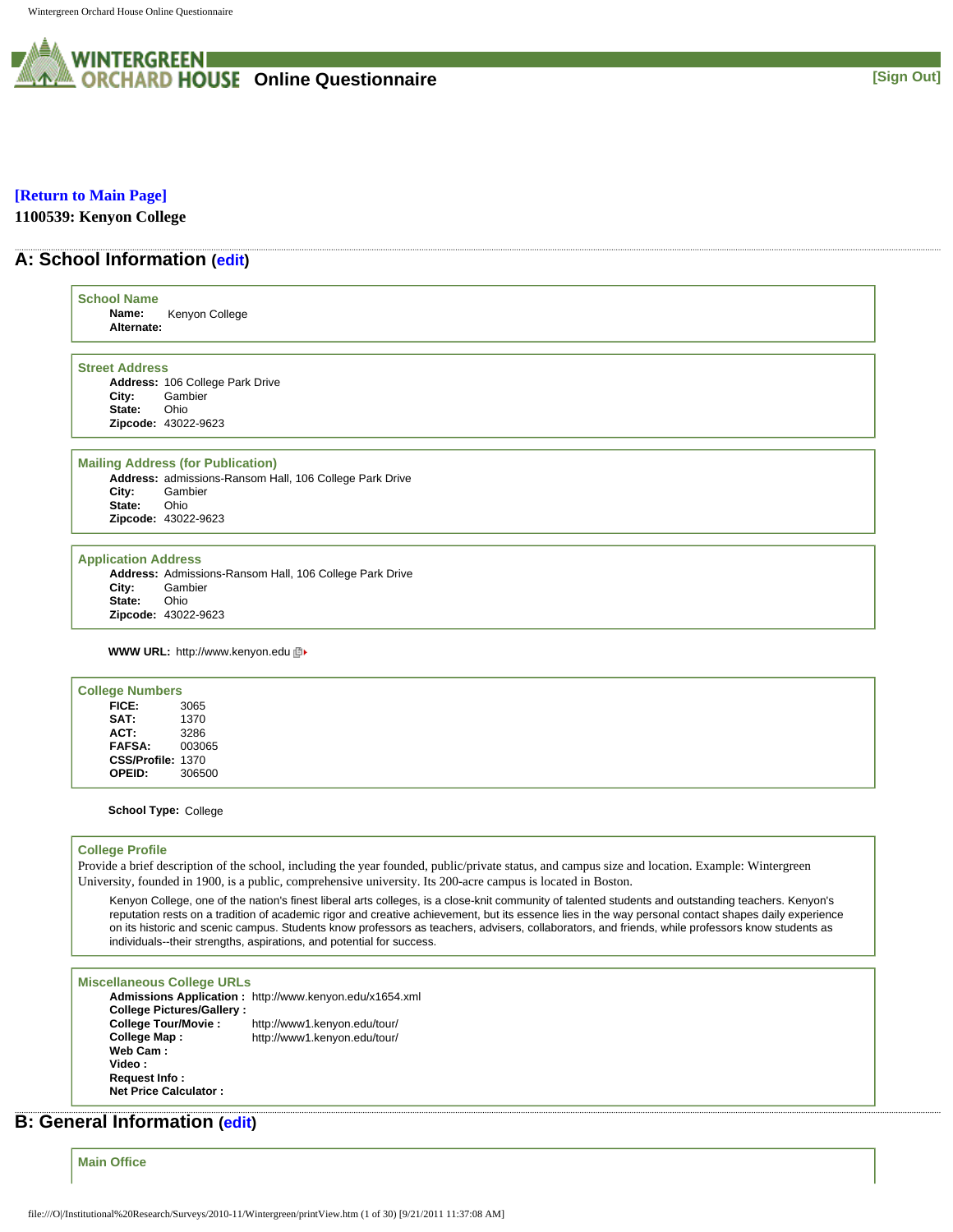**Phone:** 740 427-5000 **Toll-free: Fax:**

### **Admissions Office**

| <b>Phone: 740 427-5776</b> |
|----------------------------|
| Toll-free: 800 848-2468    |
| 740 427-5770               |
| admissions@kenyon.edu      |
|                            |

### **Financial Aid Office**

**Phone:** 740 427-5430 **Toll-free: Fax:** 740 427-5240 **E-mail:** finaid@kenyon.edu

#### **President**

| Name:         | S. Georgia Nugent         |
|---------------|---------------------------|
| Title:        | President                 |
| Degree: Ph.D. |                           |
|               | E-mail: nugent@kenyon.edu |

#### **Admissions Officer**

**Name:** Jennifer Delahunty **Title:** Dean of Admissions and Financial Aid **Degree:** M.F.A. **E-mail:** delahuntyj@kenyon.edu

#### **Financial Aid Officer**

**Name:** Craig Daugherty **Title:** Director of Financial Aid **Degree: E-mail:** daugherty@kenyon.edu

| <b>General School Info</b>                                             |                                                                                                                                  |                                                                                                                                                            |  |
|------------------------------------------------------------------------|----------------------------------------------------------------------------------------------------------------------------------|------------------------------------------------------------------------------------------------------------------------------------------------------------|--|
| Year School Founded: 1824                                              |                                                                                                                                  |                                                                                                                                                            |  |
| Institution Type: X Four Year<br>Two Year<br>Graduate                  | <b>Upper Division</b>                                                                                                            |                                                                                                                                                            |  |
| <b>Academic Environment: Liberal Arts</b>                              |                                                                                                                                  |                                                                                                                                                            |  |
| Men's/Women's/Coed: Women's College                                    | Men's College<br>X Coeducational College<br><b>Founded Coeducational College</b><br>X Became Coeducational College<br>Year: 1969 |                                                                                                                                                            |  |
| Public/Private: Private (nonprofit)                                    |                                                                                                                                  |                                                                                                                                                            |  |
| <b>School Has Religious Affiliation:</b><br>Church Index:<br>Specific: |                                                                                                                                  | Yes<br>If YES, select one option from the church index menu or provide a specific affiliation.<br>Episcopal (Anglican)<br>Episcopal (informal affiliation) |  |
| <b>Historically/Traditionally Black:</b>                               |                                                                                                                                  | <b>No</b>                                                                                                                                                  |  |
| <b>General Comment</b><br><b>General Comment:</b>                      |                                                                                                                                  | Please list any related details not covered in the previous fields on this screen.                                                                         |  |
| <b>Enrollment Figures</b>                                              |                                                                                                                                  |                                                                                                                                                            |  |

**Information for Fall:** 2010

**Fall 2010 data requested**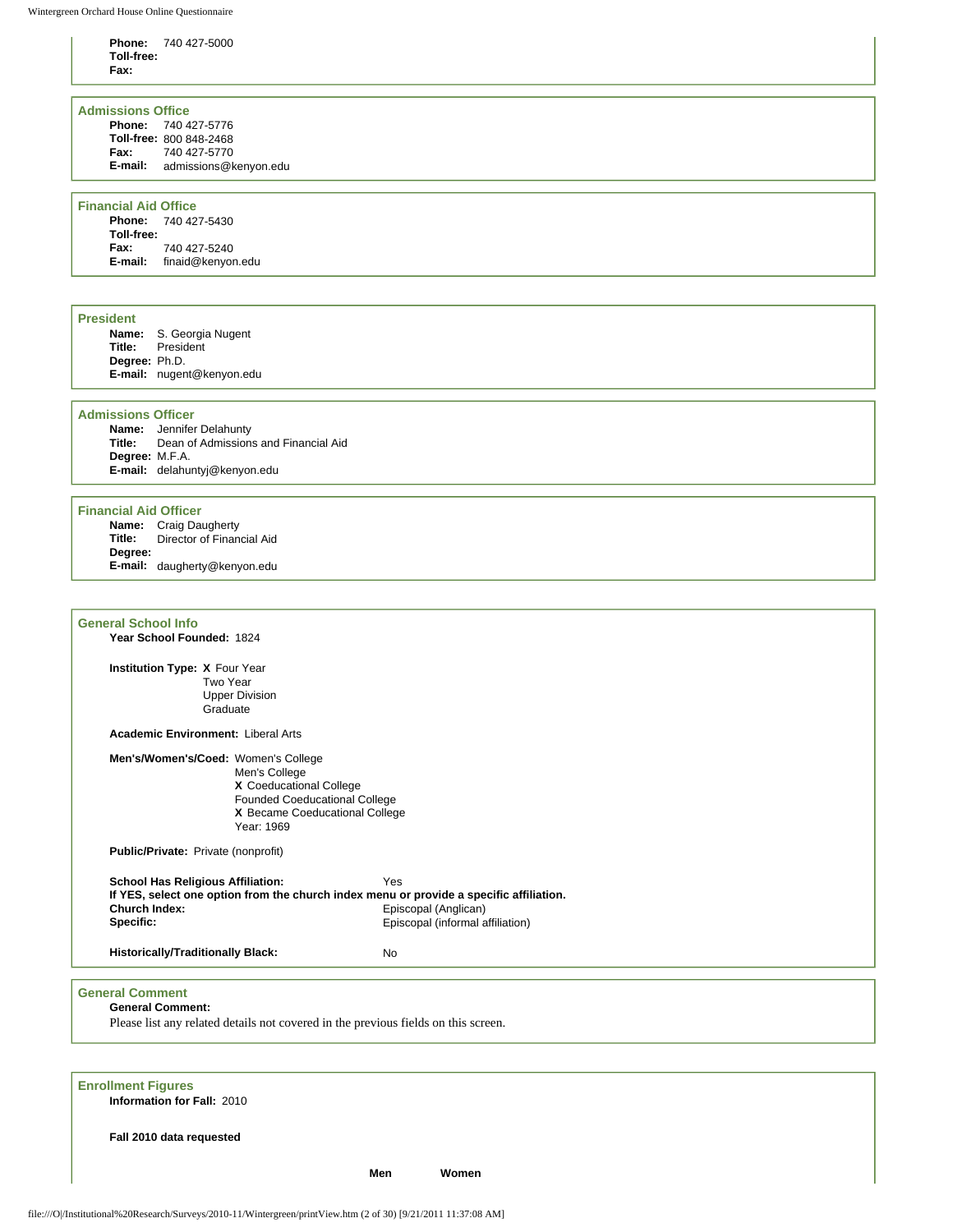| <b>Full-time Degree Seeking:</b><br><b>Part-time Degree Seeking:</b> | 755      | 863<br>0  |  |  |
|----------------------------------------------------------------------|----------|-----------|--|--|
| <b>Full-time Undergraduate:</b><br>Part-time Undergraduate:          | 755<br>3 | 864<br>10 |  |  |
| <b>Full-time Graduate:</b><br><b>Part-time Graduate:</b>             |          | 0<br>0    |  |  |
| <b>Total Campus Enrollment (all students):</b>                       | 1.632    |           |  |  |

# **C: Admissions Requirements for Freshmen [\(edit\)](http://survey.wgoh.com/secure/sectionCView.htm)**

#### **General Requirements**

**High School Diploma/Graduation:** Required/GED accepted

**General College Preparatory Program:** Required

#### **Academic Units**

**Specify the distribution of academic high school units required and/or recommended of all or most degree-seeking students. One unit equals one year of study or its equivalent. If you are using a different system, please convert.** 

**Total Number Of Academic Units Required:** 21 **Total Number Of Academic Units Recommended:** 24

|                            | Required | Recommended |
|----------------------------|----------|-------------|
| English:                   | 4        | 4           |
| <b>Mathematics:</b>        | 3        |             |
| Science:                   | 3        |             |
| <b>Lab Science:</b>        | 3        | 3           |
| Foreign Language:          | 3        |             |
| <b>Social Studies:</b>     |          |             |
| History:                   |          | 3           |
| <b>Academic Electives:</b> | 3        | 3           |
| Other:                     |          |             |
|                            |          |             |

**Describe other required/recommended units:**

### **Standard Test Requirements for Freshman Applicants**

**Standard test requirements for freshman applicants:**

Q=Required, M=Required Of Some, C=Recommended, S=Considered If Submitted, N=Not Used

**SAT Reasoning Only: ACT Only: SAT Reasoning or ACT:** Q **SAT Subject:** 

**Standard Test Preference:** No Preference **Standard Tests Used For Counseling:** Yes **Standard Tests Used For Placement:** No

#### **Writing Component Policy**

**Please indicate how your institution will use the SAT or ACT writing component (check all that apply):** For Admissions For Placement For Advising In place of an application essay As a validity check on the application essay **X** No college policy as of now

#### **SAT Subject Test**

**If SAT Subject tests are required or recommended, specify how many and which ones:**  None Required

**SAT Subject Tests:** Unknown

#### **Requirements For Regular Admission**

**List test scores, class rank and GPA requirements for regular admission of in-state and out-of-state applicants:** 

### **Additional Requirements**

**Check special requirements for admission to specific programs:** Portfolio required for art program Audition required for music program Audition required for dance program Audition required for theatre program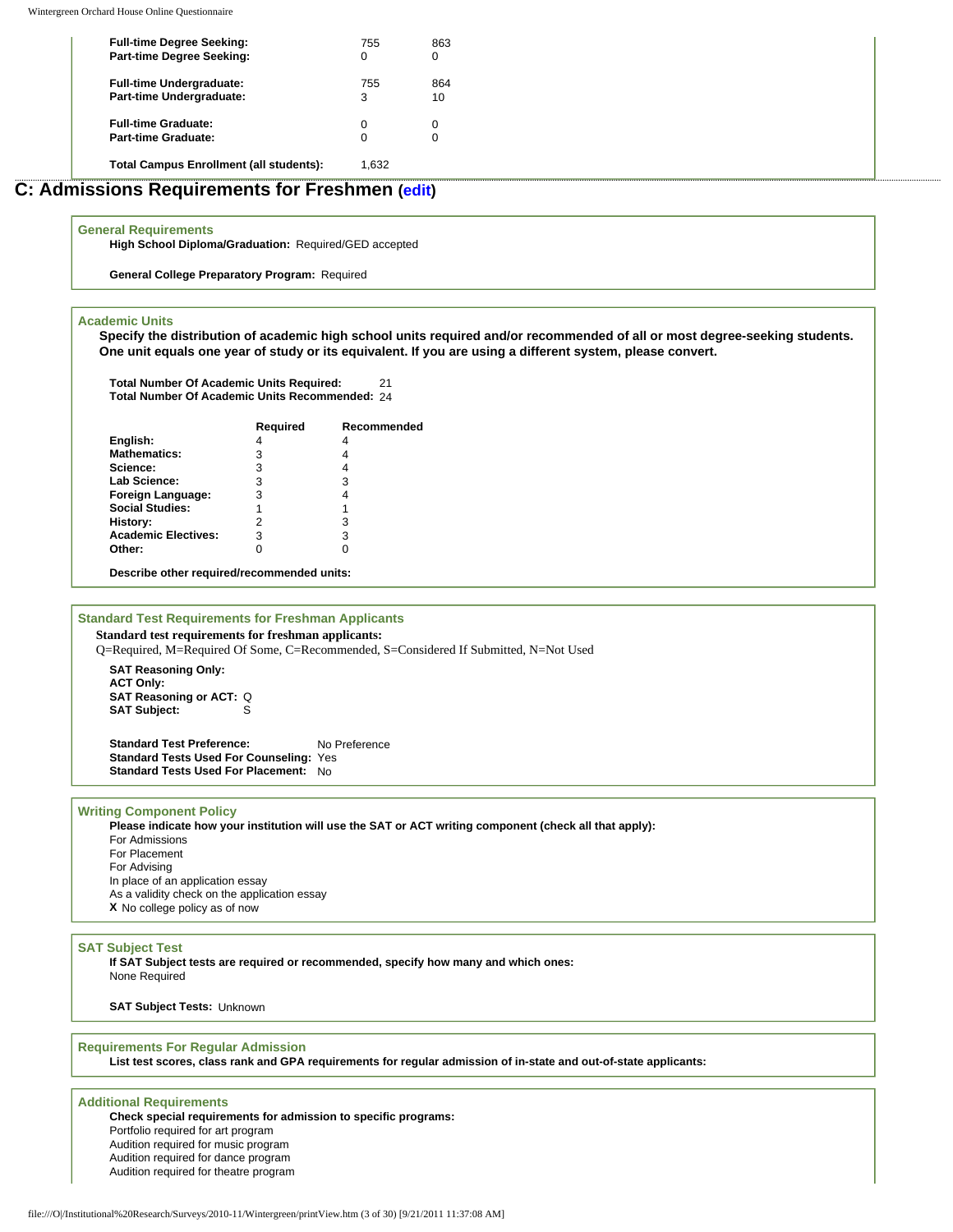#### R.N. required for nursing program **Other**

| <b>Special Programs</b>                                                                                                        |
|--------------------------------------------------------------------------------------------------------------------------------|
| Check special programs or policies for applicants who are not normally admissible due to academic deficiencies and/or economic |
| disadvantage:                                                                                                                  |
| <b>HEOP</b>                                                                                                                    |
| EOP                                                                                                                            |
| Conditional                                                                                                                    |
| Other                                                                                                                          |

#### **Campus Visit / Interviews**

**Campus Visit:** Recommended

**Admissions Interview:** Recommended **Off-Campus Interview: X** Off-Campus interview arranged with admissions representative **X** Off-Campus interview arranged with alumni representative Off-Campus interviews not available

#### **Deferred Admission**

**Admission May Be Deferred:** Yes **Length:**1 **Unit:**year *(Example: semester hours)*

#### **Application Fee**

**Application Fee Required:** Yes **Amount:** S50.00 Amount: **Can It Be Waived For Financial Need?** Yes

**Comment:** *(Example: international/out-of-state/ online fees or waivers)* (also waived if filed online at http://www.kenyon.edu/1654.xml

**Application Fee Refundable:** No

# **D: Admissions Policy ([edit](http://survey.wgoh.com/secure/sectionDView.htm))**

#### **Academic Criteria**

**Relative importance of each of the following academic factors in your first-time, first-year (freshman) admission decisions:** 1=Very important, 2=Important, 3=Considered, 4=Not Considered

- 1 **Secondary School Record**
- 2 **Class Rank**
- 
- 1 **Recommendations** 2 **Standardized test Scores**
- 1 **Essay**

#### **Nonacademic Criteria**

**Relative importance of each of the following nonacademic factors in your first-time, first-year (freshman) admission decisions:** 1=Very important, 2=Important, 3=Considered, 4=Not Considered

- 2 **Interview**
- 2 **Extracurricular Activities**
- 2 **Particular Talent/Ability**
- 1 **Character/Personal Qualities**
- 
- 3 **Alumni/ae Relationship** 3 **Geographical Residence**
- 
- 3 **State Residency**
- 4 **Religious Affiliation/Commitment Minority Affiliation**
- 3 **Volunteer Work**
- 3 **Work Experience**

# **E: Admissions Procedures [\(edit\)](http://survey.wgoh.com/secure/sectionEView.htm)**

**Please modify this section to represent the data for Fall 2011:** 

**Information shown for Fall:** 2010

### **Deadlines for Fall Admission**

**SAT/ACT Scores Must Be Received By:** January 15 *(Example: January 15)* **SAT Subject Scores Must Be Received By:** January 15

**Visit For Interview By: January of 12th year.**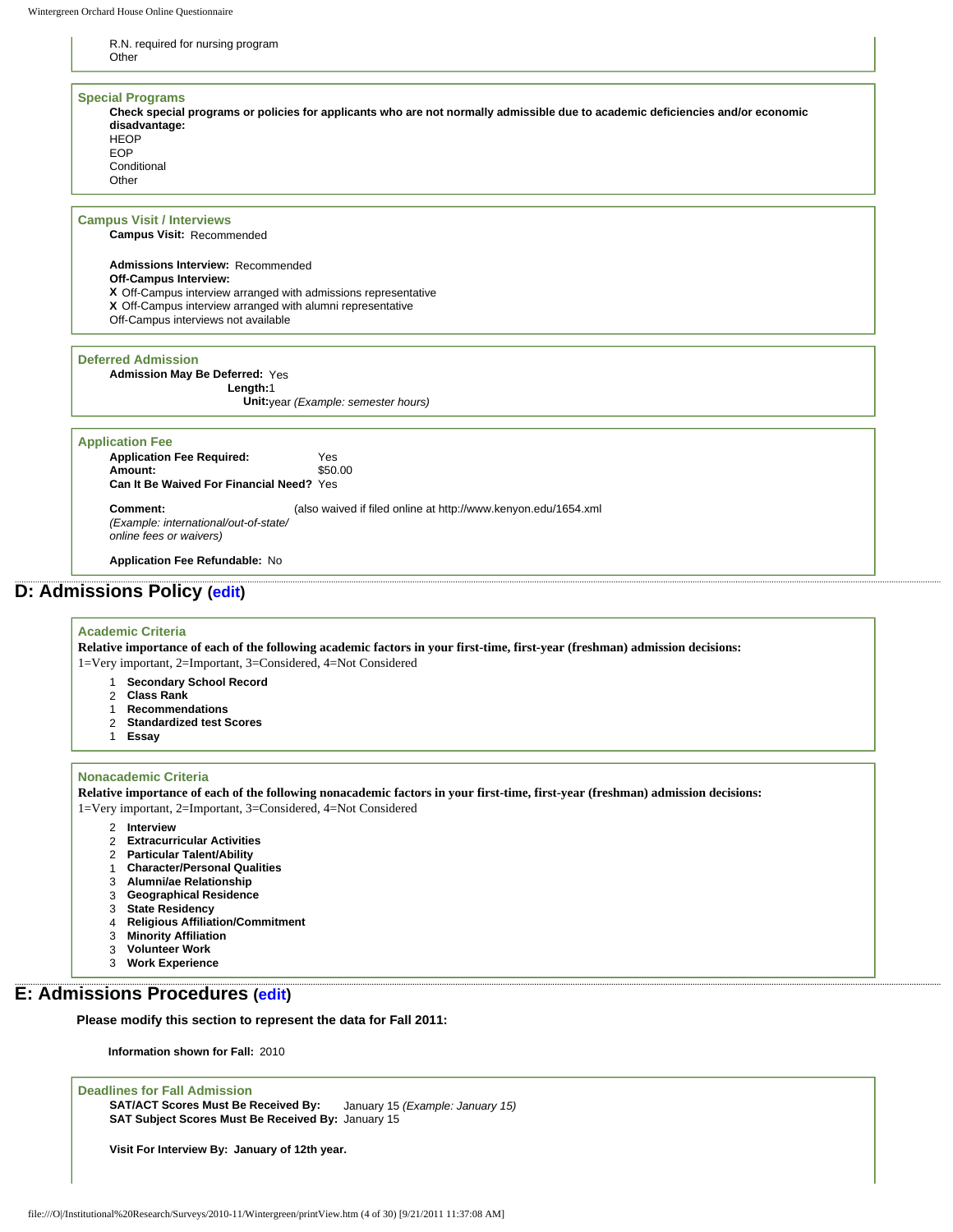#### **Is there an application deadline for fall term?** Yes

**Priority Filing Date: January 15<br><b>Final Filing Date:** January 15 **Final Filing Date:** 

#### **Application Forms**

**Common Application Form Accepted:** Yes **If yes, are supplemental forms required?** Yes

**Is your school a member of the Common Application Group?** Yes

#### **Admission Notification**

**Notification of Admission is sent: (Choose only one)** On rolling basis beginning: **X** By date : April 1 **Other** 

### **Admission Acceptance**

**Applicant must accept offer of admission: (Choose only one) X** By date : May 1 On rolling basis Must reply by May 1 or within the following number of weeks if notified thereafter: **Other** 

#### **Tuition Deposit**

**Tuition Deposit Amount:** \$350.00 **Tuition Deposit is: Refund deadline date: Other Policy:**

#### **Room Deposit**

**Room Deposit Amount: Room Deposit is:** Unknown **Refund deadline date: Other Policy:**

**First-time, first-year students accepted in terms other than fall:** No **Percentage who enter in terms other than fall:** %

**Admission process is need-blind:** No

### **F: Special Programs [\(edit\)](http://survey.wgoh.com/secure/sectionFView.htm)**

**Please modify this section to represent the data for Fall 2010:** 

**Information shown for Fall:** 2010

#### **Early Decision Program**

**School has Early Decision program:** Yes

**Number of Early Decision applications submitted for 2010-11 academic year:** 341 **Number of Early Decision applications accepted for 2010-11 academic year:** 181

**Early Decision closing date for fall entry:** January 15

#### **Early Action Program**

**School has nonbinding Early Action program:** No

**Early Action closing date for fall entry:**

#### **Early Admission Program**

**School has Concurrent Enrollment/Early Admission Program for high school students:** Yes

# **G: Transfer Applicants [\(edit\)](http://survey.wgoh.com/secure/sectionGView.htm)**

**Please modify this section to represent the data for Fall 2010:** 

**Information shown for Fall:** 2010

**Transfer Applicants Transfer Applicants are Accepted:** Yes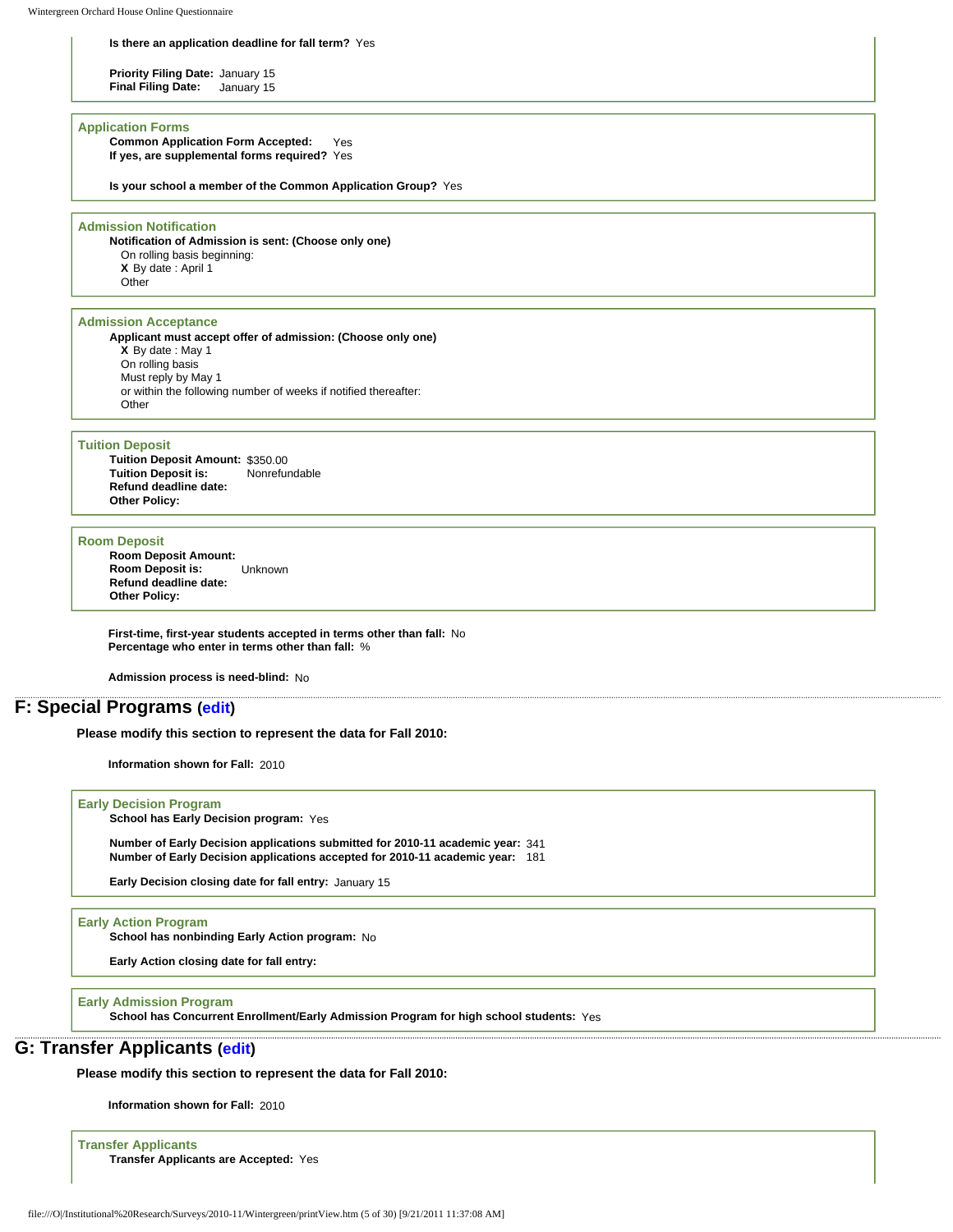**Number of Transfer Applicants Received for Fall 2010:** 178 **Number of Transfer Applicants Offered for Fall 2010:** 8 **Number of Transfer Applicants Enrolled for Fall 2010:** 5

**Indicate terms transfers may enroll: X** Fall

Winter **X** Spring Summer

**An applicant must have a minimum number of credits completed to apply as a transfer applicant?** No

# **Minimum Number:**

**Units:** *(Example: semester hours)*

#### **Transfer Student Requirements/Recommendations**

**Indicate all items required of transfer students for admission:**

1=Required of All, 2=Recommended of All, 3=Recommended of Some, 4=Required of Some, 5=Not Required/Recommended

- 1 **High school transcript**
- 1 **College transcript(s)**
- 1 **Essay or personal statement**
- 2 **Interview**
- 1 **Standardized test scores**
- 1 **Statement of good standing from prior institution(s)**

#### **GPA Requirements**

**Minimum High School GPA required of transfer applicants on 4.0 scale: Minimum College GPA required of transfer applicants on 4.0 scale:** 3.0

**Transfer Application Priority Dates Fall:** April 1 **Winter: Spring:** November 15 **Summer:**

# **Transfer Application Closing Dates**<br>**Fall:** April 1

**Fall:** April 1 **Winter: Spring:** November 15 **Summer:**

#### **Transfer Notification Dates**

**Notification of admission of transfer applicants is sent**

**Fall:** May 15 **Winter: Spring:** December 1 **Summer:**

#### **Transfer Acceptance Dates**

**Transfer students must accept offer of admission by**

**Fall:** June 1 **Winter: Spring:** December 15 **Summer:**

**Lowest course letter grade that may be transferred for credit:** C *(Example: C-)*

## **Maximum Credits Transferred Maximum number of credits that may be transferred for credit: From two-year:** 32 **unit:**semester hours *(Example: semester hours)* **From four-year:** 32 **unit:**semester hours *(Example: semester hours)* **Comments:**

### **Minimum Credits Must Complete**

**Minimum number of credits transfers must complete at school:**

**For Associate: unit:***(Example: semester hours)* **For Bachelor's:** 32 **unit:**semester hrs *(Example: semester hours)*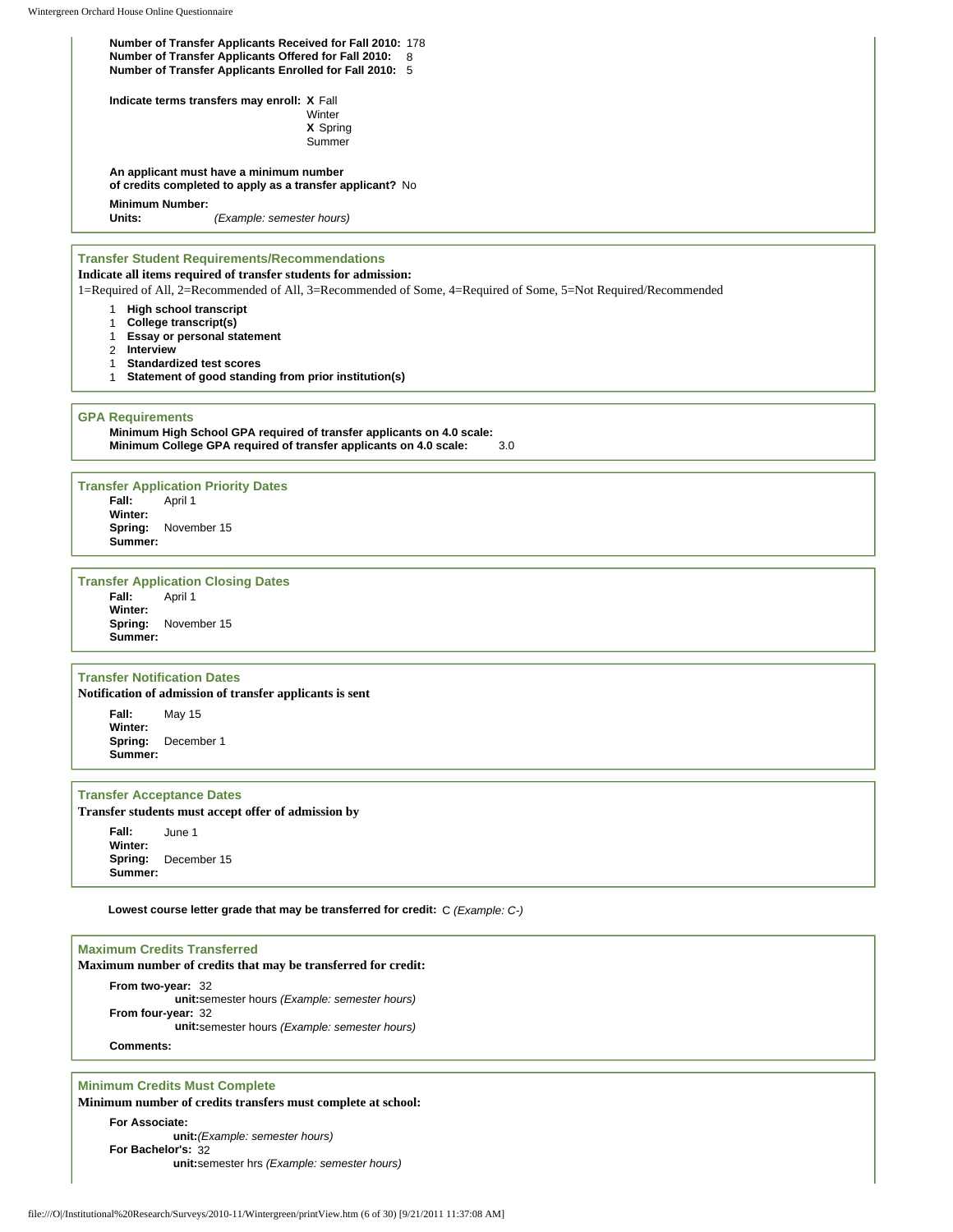**Comments:** Minimum four full•time residential semesters required to earn bachelor's degree.

**Percent of all new students who were transfers into all class levels for Fall 2010:** 1 %

**Describe Other/Unique Transfer Policies**

### **H: Placement Options ([edit](http://survey.wgoh.com/secure/sectionHView.htm))**

#### **CEEB Advanced Placement Test**

**Check options offered for CEEB Advanced Placement test:** Credit and/or placement

**Credit/placement offered for CEEB scores of:** 4 **or better**

**Specify any restrictions of CEEB Advanced Placement options:**  scores of 3 may be considered.

#### **Other Programs And Options**

**Check option offered for CLEP general exams:** Unknown

**Check option offered for CLEP subject exams:** Unknown

**Check option offered for Regents College Exams (RCE):** Unknown

**Check option offered for home school portfolio:** Unknown

**Check option offered for DANTES exams:** Unknown

**Check option offered for school's own challenge exams:** Placement

**Check option offered for relevant military experience:** Unknown

**Check option offered for relevant life experience:** Unknown

**Check option offered for International Baccalaureate:** Credit and/or placement

**Describe programs other than the above and options available:** 

# **J: Freshman Enrollment [\(edit\)](http://survey.wgoh.com/secure/sectionJView.htm)**

**Please modify this section to represent the data for Fall 2010:** 

**Information shown for Fall:** 2010

**Freshman is defined as first-time, first-year, degree-seeking student. Include early decision, early action, and students who began studies during the summer. Do not include transfer applicants.** 

#### **Freshmen Enrollment**

**Number of completed freshman applications received for Fall 2010:** 4,066 **Number of freshman applicants offered admission for Fall 2010:** 1,598 **Number of freshman applicants offered who enrolled for Fall 2010:** 483

**Size of Freshman Class:**  (Include formerly deferred students, freshman transfers, continuing freshmen, as well as those counted in number of freshman applicants offered who enrolled above) 483

**Percentage of freshmen from public schools:** 52 %

**Number of secondary schools represented in the freshman class that began in Fall 2010:** 379

**Percentage of freshmen from out-of-state. Exclude nonresident aliens:** 85 %

**Waiting List**

**School has waiting list policy:** Yes

**If yes, answer the following questions for Fall 2010: Number of qualified applicants placed on waiting list:** 776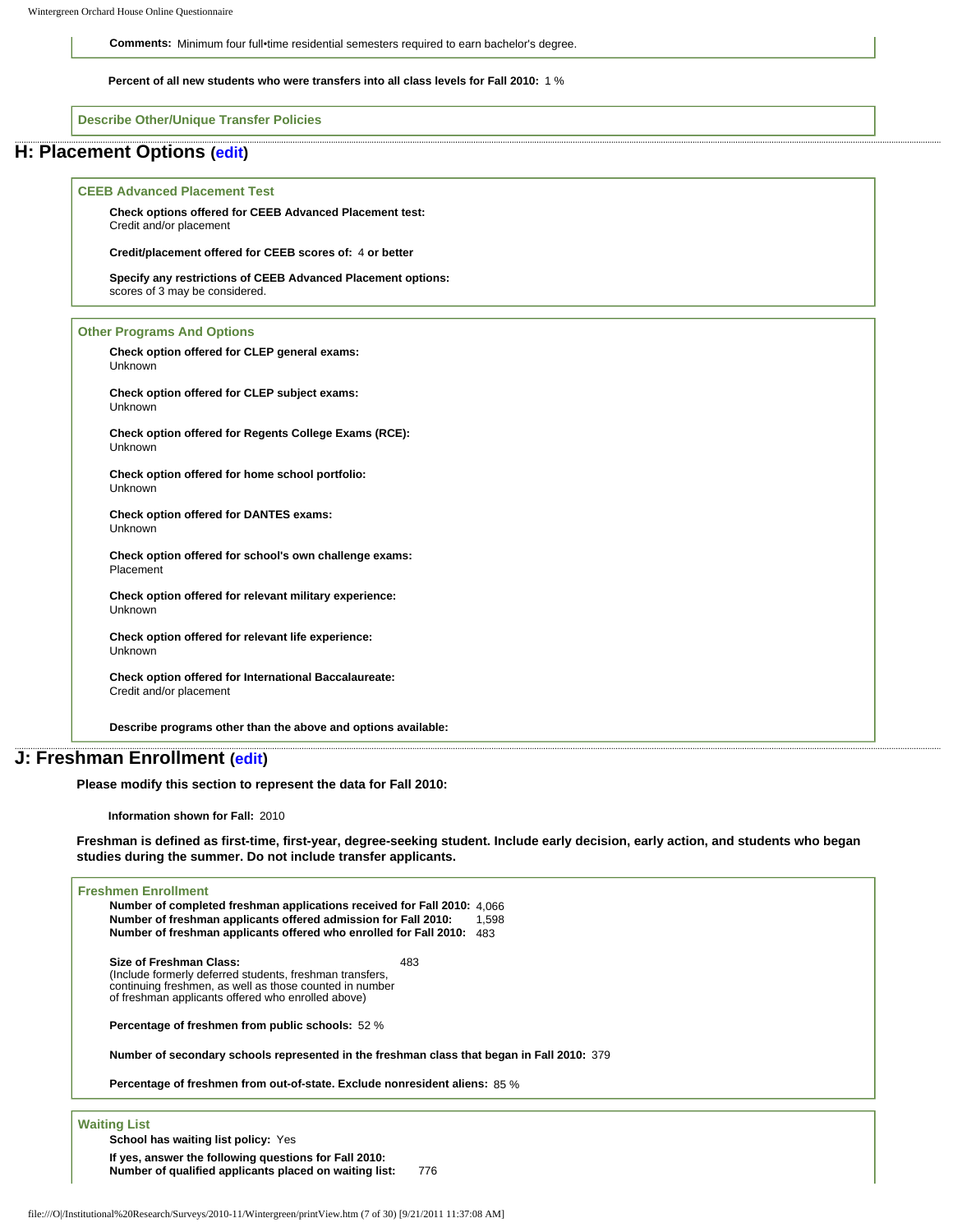**Number accepting a place on waiting list:** 0 **Number of waiting list students enrolled:** 0

# **K: Secondary School Class Rank ([edit](http://survey.wgoh.com/secure/sectionKView.htm))**

**Please modify this section to represent the data for Fall 2010:** 

**Information shown for Fall:** 2010

**Freshman is defined as first-time, first-year degree-seeking student. Report information for those students from whom you collect secondary school class rank information.** 

**Class Ranks**

**High school class rank of enrolled freshmen who reported class rank for Fall 2010.**

**Top tenth:** 63 % **Top quarter:** 88 % **Top half:** 99 %<br>**Bottom half:** 1 % **Bottom half: Bottom quarter:** 0 %

**Percentage of freshmen who submitted class rank:** 30 %

**GPA**

**Average high school GPA of current freshman class who submitted high school GPA:** 3.84

**Percentage of freshmen who submitted GPA:** 81 %

**High school GPAs of enrolled freshmen who reported GPA for Fall 2010.**

**Percent who had GPA of 3.75 or higher:** 59 % **Percent who had GPA between 3.50 and 3.74:** 19 % **Percent who had GPA between 3.25 and 3.49:** 13 % **Percent who had GPA between 3.00 and 3.24:** 8 % **Percent who had GPA between 2.50 and 2.99:** 1 % **Percent who had GPA between 2.00 and 2.49:** 0 % **Percent who had GPA between 1.00 and 1.99:** 0 % **Percent who had GPA below 1.00:** 0 %

# **L: Test Scores [\(edit](http://survey.wgoh.com/secure/sectionLView.htm))**

**Please modify this section to represent the data for Fall 2010:** 

**Information shown for Fall:** 2010

**Freshman is defined as first-time, first-year degree-seeking student. Include students who began studies during the summer, international/nonresident alien students, and students admitted under special arrangements. Do not include partial test scores (i. e., mathematics scores but not verbal for a category of students) or combine other standardized test results such as TOEFL.** 

| <b>SAT Reasoning:</b><br>ACT: | 72 %<br>45 %                                                                                                              |       |         |                    |  |  |
|-------------------------------|---------------------------------------------------------------------------------------------------------------------------|-------|---------|--------------------|--|--|
| <b>SAT Reasoning</b>          | If percentages not available, which was taken by the majority of freshman students?                                       |       |         |                    |  |  |
|                               | <b>SAT Reasoning Scores of Freshmen Students</b>                                                                          |       |         |                    |  |  |
|                               | Scores of freshman students enrolled in Fall 2010 who submitted SAT Reasoning scores.                                     |       |         |                    |  |  |
| <b>Score Range</b>            | <b>Critical Reading</b>                                                                                                   | Math  | Writing |                    |  |  |
| 700-800                       | 46 %                                                                                                                      | 24 %  | 41 %    |                    |  |  |
| 600-699                       | 43 %                                                                                                                      | 56 %  | 43 %    |                    |  |  |
| 500-599                       | 10 %                                                                                                                      | 19%   | 15 %    |                    |  |  |
| 400-499                       | 1%                                                                                                                        | 1%    | 1%      |                    |  |  |
| 300-399                       | $0\%$                                                                                                                     | $0\%$ | $0\%$   |                    |  |  |
| 200-299                       | $0\%$                                                                                                                     | 0%    | $0\%$   |                    |  |  |
|                               |                                                                                                                           |       |         | <b>Check Total</b> |  |  |
|                               | Range of middle 50% (25th-75th percentile) scores of freshman students enrolled in Fall 2010 who submitted SAT Reasoning: |       |         |                    |  |  |
| <b>Critical Reading:</b>      | 640<br>$\blacksquare$                                                                                                     | 740   |         |                    |  |  |
| Math:                         | 610<br>$\mathcal{L}_{\mathcal{A}}$                                                                                        | 690   |         |                    |  |  |
| Writing:                      | 630<br>$\blacksquare$                                                                                                     | 730   |         |                    |  |  |
| Combined:                     |                                                                                                                           |       |         |                    |  |  |
|                               | <b>Average SAT Reasoning:</b>                                                                                             |       |         |                    |  |  |
| <b>Critical Reading: 684</b>  |                                                                                                                           |       |         |                    |  |  |
| Math:                         | 647                                                                                                                       |       |         |                    |  |  |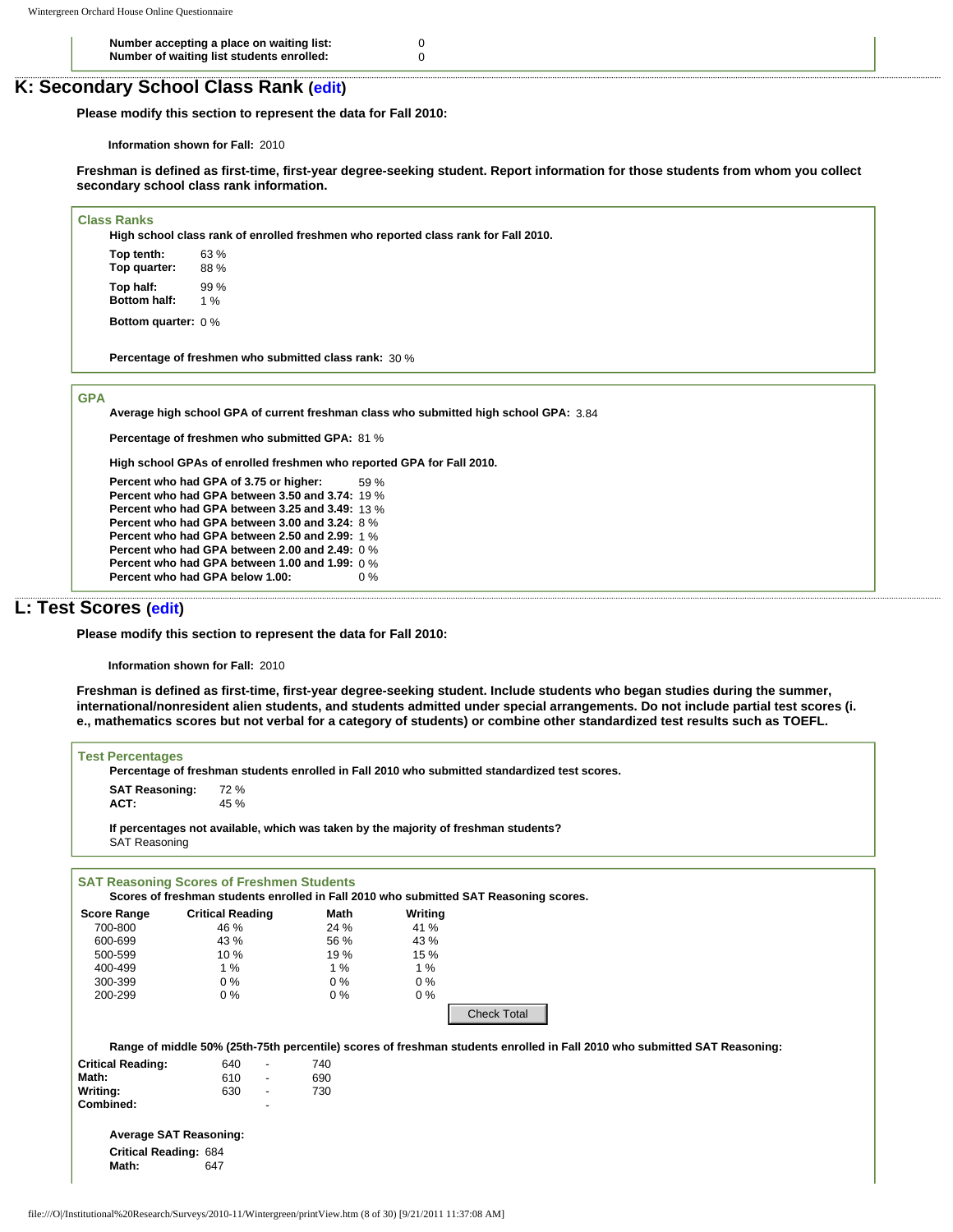| Writing:<br>Combined:                  | 676      |                          |       |                                                                                                                 |  |
|----------------------------------------|----------|--------------------------|-------|-----------------------------------------------------------------------------------------------------------------|--|
| <b>ACT Scores of Freshmen Students</b> |          |                          |       | Scores of freshman students enrolled in Fall 2010 who submitted ACT scores.                                     |  |
| <b>Score Range</b>                     | English  |                          | Math  | Composite                                                                                                       |  |
| 30-36                                  | 62 %     |                          | 41 %  | 71 %                                                                                                            |  |
| 24-29                                  | 35 %     |                          | 53 %  | 25 %                                                                                                            |  |
| $18-23$                                | 3%       |                          | 5 %   | 4 %                                                                                                             |  |
| $12 - 17$                              | $0\%$    |                          | 1%    | $0\%$                                                                                                           |  |
| $6 - 11$                               | $0\%$    |                          | $0\%$ | $0\%$                                                                                                           |  |
| Below 6                                | $0\%$    |                          | $0\%$ | $0\%$                                                                                                           |  |
|                                        |          |                          |       | <b>Check Total</b>                                                                                              |  |
|                                        |          |                          |       | Range of middle 50% (25th-75th percentile) scores of freshman students enrolled in Fall 2010 who submitted ACT: |  |
| English:                               | 29       | $\overline{\phantom{a}}$ | 34    |                                                                                                                 |  |
| Math:                                  | 26       | $\overline{\phantom{a}}$ | 32    |                                                                                                                 |  |
| Writing:                               |          |                          |       |                                                                                                                 |  |
| <b>Composite:</b>                      | 28       | $\sim$                   | 32    |                                                                                                                 |  |
| Average ACT:<br>English:<br>Math:      | 31<br>29 |                          |       |                                                                                                                 |  |
|                                        |          |                          |       |                                                                                                                 |  |
| Writing:                               |          |                          |       |                                                                                                                 |  |

### v

# **M: Student Body Characteristics [\(edit](http://survey.wgoh.com/secure/sectionMView.htm))**

### **Foreign Schools Only**

| Percentage of full-time undergraduates from the U.S:           | %    |
|----------------------------------------------------------------|------|
| Percentage of full-time undergraduates from your country:      | $\%$ |
| Percentage of full-time undergraduates from other countries: % |      |

| 29<br>26<br>$\overline{a}$<br>28<br>$\overline{\phantom{a}}$<br>Information shown for Fall: 2010 | Range of middle 50% (25th-75th percentile) scores of freshman students enrolled in Fall 2010 who submitted ACT:<br>34<br>32<br>32<br>: Student Body Characteristics (edit)<br>Please modify this section to represent the data for Fall 2010: |                                                                                                                                                                                                                                                                                                                                                                                   |                                                                                                                                                                                                                                                                                                                                  |                                                                                                                                              |                                                                                                                                                                                                                                                                                        |
|--------------------------------------------------------------------------------------------------|-----------------------------------------------------------------------------------------------------------------------------------------------------------------------------------------------------------------------------------------------|-----------------------------------------------------------------------------------------------------------------------------------------------------------------------------------------------------------------------------------------------------------------------------------------------------------------------------------------------------------------------------------|----------------------------------------------------------------------------------------------------------------------------------------------------------------------------------------------------------------------------------------------------------------------------------------------------------------------------------|----------------------------------------------------------------------------------------------------------------------------------------------|----------------------------------------------------------------------------------------------------------------------------------------------------------------------------------------------------------------------------------------------------------------------------------------|
|                                                                                                  |                                                                                                                                                                                                                                               |                                                                                                                                                                                                                                                                                                                                                                                   |                                                                                                                                                                                                                                                                                                                                  |                                                                                                                                              |                                                                                                                                                                                                                                                                                        |
|                                                                                                  |                                                                                                                                                                                                                                               |                                                                                                                                                                                                                                                                                                                                                                                   |                                                                                                                                                                                                                                                                                                                                  |                                                                                                                                              |                                                                                                                                                                                                                                                                                        |
|                                                                                                  |                                                                                                                                                                                                                                               |                                                                                                                                                                                                                                                                                                                                                                                   |                                                                                                                                                                                                                                                                                                                                  |                                                                                                                                              |                                                                                                                                                                                                                                                                                        |
|                                                                                                  |                                                                                                                                                                                                                                               |                                                                                                                                                                                                                                                                                                                                                                                   |                                                                                                                                                                                                                                                                                                                                  |                                                                                                                                              |                                                                                                                                                                                                                                                                                        |
|                                                                                                  |                                                                                                                                                                                                                                               |                                                                                                                                                                                                                                                                                                                                                                                   |                                                                                                                                                                                                                                                                                                                                  |                                                                                                                                              |                                                                                                                                                                                                                                                                                        |
|                                                                                                  |                                                                                                                                                                                                                                               |                                                                                                                                                                                                                                                                                                                                                                                   |                                                                                                                                                                                                                                                                                                                                  |                                                                                                                                              |                                                                                                                                                                                                                                                                                        |
|                                                                                                  |                                                                                                                                                                                                                                               |                                                                                                                                                                                                                                                                                                                                                                                   |                                                                                                                                                                                                                                                                                                                                  |                                                                                                                                              |                                                                                                                                                                                                                                                                                        |
|                                                                                                  |                                                                                                                                                                                                                                               |                                                                                                                                                                                                                                                                                                                                                                                   |                                                                                                                                                                                                                                                                                                                                  |                                                                                                                                              |                                                                                                                                                                                                                                                                                        |
|                                                                                                  |                                                                                                                                                                                                                                               |                                                                                                                                                                                                                                                                                                                                                                                   |                                                                                                                                                                                                                                                                                                                                  |                                                                                                                                              |                                                                                                                                                                                                                                                                                        |
|                                                                                                  |                                                                                                                                                                                                                                               |                                                                                                                                                                                                                                                                                                                                                                                   |                                                                                                                                                                                                                                                                                                                                  |                                                                                                                                              |                                                                                                                                                                                                                                                                                        |
|                                                                                                  |                                                                                                                                                                                                                                               |                                                                                                                                                                                                                                                                                                                                                                                   |                                                                                                                                                                                                                                                                                                                                  |                                                                                                                                              |                                                                                                                                                                                                                                                                                        |
|                                                                                                  |                                                                                                                                                                                                                                               |                                                                                                                                                                                                                                                                                                                                                                                   |                                                                                                                                                                                                                                                                                                                                  |                                                                                                                                              |                                                                                                                                                                                                                                                                                        |
|                                                                                                  |                                                                                                                                                                                                                                               |                                                                                                                                                                                                                                                                                                                                                                                   |                                                                                                                                                                                                                                                                                                                                  |                                                                                                                                              |                                                                                                                                                                                                                                                                                        |
|                                                                                                  | Percentage of full-time undergraduates from out-of-state. Exclude nonresident aliens: 84 %                                                                                                                                                    |                                                                                                                                                                                                                                                                                                                                                                                   |                                                                                                                                                                                                                                                                                                                                  |                                                                                                                                              |                                                                                                                                                                                                                                                                                        |
|                                                                                                  |                                                                                                                                                                                                                                               |                                                                                                                                                                                                                                                                                                                                                                                   |                                                                                                                                                                                                                                                                                                                                  |                                                                                                                                              |                                                                                                                                                                                                                                                                                        |
| <b>Foreign Schools Only</b>                                                                      |                                                                                                                                                                                                                                               |                                                                                                                                                                                                                                                                                                                                                                                   |                                                                                                                                                                                                                                                                                                                                  |                                                                                                                                              |                                                                                                                                                                                                                                                                                        |
|                                                                                                  | Percentage of full-time undergraduates from the U.S:                                                                                                                                                                                          | %                                                                                                                                                                                                                                                                                                                                                                                 |                                                                                                                                                                                                                                                                                                                                  |                                                                                                                                              |                                                                                                                                                                                                                                                                                        |
|                                                                                                  |                                                                                                                                                                                                                                               |                                                                                                                                                                                                                                                                                                                                                                                   |                                                                                                                                                                                                                                                                                                                                  |                                                                                                                                              |                                                                                                                                                                                                                                                                                        |
|                                                                                                  |                                                                                                                                                                                                                                               |                                                                                                                                                                                                                                                                                                                                                                                   |                                                                                                                                                                                                                                                                                                                                  |                                                                                                                                              |                                                                                                                                                                                                                                                                                        |
|                                                                                                  |                                                                                                                                                                                                                                               |                                                                                                                                                                                                                                                                                                                                                                                   |                                                                                                                                                                                                                                                                                                                                  |                                                                                                                                              |                                                                                                                                                                                                                                                                                        |
|                                                                                                  |                                                                                                                                                                                                                                               |                                                                                                                                                                                                                                                                                                                                                                                   |                                                                                                                                                                                                                                                                                                                                  |                                                                                                                                              |                                                                                                                                                                                                                                                                                        |
|                                                                                                  |                                                                                                                                                                                                                                               |                                                                                                                                                                                                                                                                                                                                                                                   |                                                                                                                                                                                                                                                                                                                                  |                                                                                                                                              |                                                                                                                                                                                                                                                                                        |
|                                                                                                  |                                                                                                                                                                                                                                               |                                                                                                                                                                                                                                                                                                                                                                                   | First-year                                                                                                                                                                                                                                                                                                                       | Degree Seeking                                                                                                                               | Undergraduate                                                                                                                                                                                                                                                                          |
|                                                                                                  |                                                                                                                                                                                                                                               |                                                                                                                                                                                                                                                                                                                                                                                   | 14                                                                                                                                                                                                                                                                                                                               | 62                                                                                                                                           |                                                                                                                                                                                                                                                                                        |
|                                                                                                  |                                                                                                                                                                                                                                               |                                                                                                                                                                                                                                                                                                                                                                                   | 20                                                                                                                                                                                                                                                                                                                               | 62                                                                                                                                           |                                                                                                                                                                                                                                                                                        |
|                                                                                                  |                                                                                                                                                                                                                                               |                                                                                                                                                                                                                                                                                                                                                                                   | 20                                                                                                                                                                                                                                                                                                                               | 60                                                                                                                                           |                                                                                                                                                                                                                                                                                        |
|                                                                                                  |                                                                                                                                                                                                                                               |                                                                                                                                                                                                                                                                                                                                                                                   | 395                                                                                                                                                                                                                                                                                                                              | 1,282                                                                                                                                        |                                                                                                                                                                                                                                                                                        |
|                                                                                                  |                                                                                                                                                                                                                                               |                                                                                                                                                                                                                                                                                                                                                                                   | 2                                                                                                                                                                                                                                                                                                                                | 12                                                                                                                                           |                                                                                                                                                                                                                                                                                        |
|                                                                                                  |                                                                                                                                                                                                                                               |                                                                                                                                                                                                                                                                                                                                                                                   | 23                                                                                                                                                                                                                                                                                                                               | 99                                                                                                                                           |                                                                                                                                                                                                                                                                                        |
|                                                                                                  |                                                                                                                                                                                                                                               |                                                                                                                                                                                                                                                                                                                                                                                   | $\mathbf 0$                                                                                                                                                                                                                                                                                                                      | 0                                                                                                                                            | 0                                                                                                                                                                                                                                                                                      |
|                                                                                                  |                                                                                                                                                                                                                                               |                                                                                                                                                                                                                                                                                                                                                                                   | $\mathbf 0$                                                                                                                                                                                                                                                                                                                      | $\mathbf 0$                                                                                                                                  | 0                                                                                                                                                                                                                                                                                      |
|                                                                                                  |                                                                                                                                                                                                                                               |                                                                                                                                                                                                                                                                                                                                                                                   |                                                                                                                                                                                                                                                                                                                                  |                                                                                                                                              |                                                                                                                                                                                                                                                                                        |
|                                                                                                  |                                                                                                                                                                                                                                               |                                                                                                                                                                                                                                                                                                                                                                                   |                                                                                                                                                                                                                                                                                                                                  |                                                                                                                                              | 0                                                                                                                                                                                                                                                                                      |
|                                                                                                  |                                                                                                                                                                                                                                               |                                                                                                                                                                                                                                                                                                                                                                                   |                                                                                                                                                                                                                                                                                                                                  | <b>Calc Totals</b>                                                                                                                           |                                                                                                                                                                                                                                                                                        |
|                                                                                                  |                                                                                                                                                                                                                                               |                                                                                                                                                                                                                                                                                                                                                                                   |                                                                                                                                                                                                                                                                                                                                  |                                                                                                                                              |                                                                                                                                                                                                                                                                                        |
|                                                                                                  |                                                                                                                                                                                                                                               |                                                                                                                                                                                                                                                                                                                                                                                   |                                                                                                                                                                                                                                                                                                                                  |                                                                                                                                              |                                                                                                                                                                                                                                                                                        |
|                                                                                                  |                                                                                                                                                                                                                                               |                                                                                                                                                                                                                                                                                                                                                                                   |                                                                                                                                                                                                                                                                                                                                  |                                                                                                                                              |                                                                                                                                                                                                                                                                                        |
|                                                                                                  |                                                                                                                                                                                                                                               |                                                                                                                                                                                                                                                                                                                                                                                   |                                                                                                                                                                                                                                                                                                                                  |                                                                                                                                              |                                                                                                                                                                                                                                                                                        |
|                                                                                                  |                                                                                                                                                                                                                                               |                                                                                                                                                                                                                                                                                                                                                                                   |                                                                                                                                                                                                                                                                                                                                  |                                                                                                                                              |                                                                                                                                                                                                                                                                                        |
|                                                                                                  |                                                                                                                                                                                                                                               |                                                                                                                                                                                                                                                                                                                                                                                   |                                                                                                                                                                                                                                                                                                                                  |                                                                                                                                              |                                                                                                                                                                                                                                                                                        |
| 10                                                                                               |                                                                                                                                                                                                                                               |                                                                                                                                                                                                                                                                                                                                                                                   |                                                                                                                                                                                                                                                                                                                                  |                                                                                                                                              |                                                                                                                                                                                                                                                                                        |
| 6                                                                                                |                                                                                                                                                                                                                                               |                                                                                                                                                                                                                                                                                                                                                                                   |                                                                                                                                                                                                                                                                                                                                  |                                                                                                                                              |                                                                                                                                                                                                                                                                                        |
| 0                                                                                                |                                                                                                                                                                                                                                               |                                                                                                                                                                                                                                                                                                                                                                                   |                                                                                                                                                                                                                                                                                                                                  |                                                                                                                                              |                                                                                                                                                                                                                                                                                        |
| 400                                                                                              |                                                                                                                                                                                                                                               |                                                                                                                                                                                                                                                                                                                                                                                   |                                                                                                                                                                                                                                                                                                                                  |                                                                                                                                              |                                                                                                                                                                                                                                                                                        |
|                                                                                                  |                                                                                                                                                                                                                                               |                                                                                                                                                                                                                                                                                                                                                                                   |                                                                                                                                                                                                                                                                                                                                  |                                                                                                                                              |                                                                                                                                                                                                                                                                                        |
|                                                                                                  |                                                                                                                                                                                                                                               |                                                                                                                                                                                                                                                                                                                                                                                   |                                                                                                                                                                                                                                                                                                                                  |                                                                                                                                              |                                                                                                                                                                                                                                                                                        |
|                                                                                                  |                                                                                                                                                                                                                                               |                                                                                                                                                                                                                                                                                                                                                                                   |                                                                                                                                                                                                                                                                                                                                  |                                                                                                                                              |                                                                                                                                                                                                                                                                                        |
|                                                                                                  |                                                                                                                                                                                                                                               |                                                                                                                                                                                                                                                                                                                                                                                   |                                                                                                                                                                                                                                                                                                                                  |                                                                                                                                              |                                                                                                                                                                                                                                                                                        |
|                                                                                                  | <b>Nonresident aliens:</b><br>Hispanic/Latino:<br>2-9 Students:<br>79<br>10-19 Students: 194<br>20-29 Students:<br>95<br><b>30-39 Students:</b><br>16<br>40-49 Students:<br>50-99 Students:<br>100+ Students:<br><b>Total Classes:</b>        | <b>Enrollment by Racial/Ethnic Category</b><br><b>Breakdowns</b><br>Black or African American, non-Hispanic/Latino:<br>White, non-Hispanic/Latino:<br>Asian, non-Hispanic/Latino:<br>Two or more races, non-Hispanic/Latino:<br>Race and/or ethnicity unknown:<br>file:///O /Institutional%20Research/Surveys/2010-11/Wintergreen/printView.htm (9 of 30) [9/21/2011 11:37:08 AM] | Percentage of full-time undergraduates from your country:<br>%<br>Percentage of full-time undergraduates from other countries: %<br>American Indian or Alaska Native, non-Hispanic/Latino:<br>Native Hawaiian or other Pacific Islander, non-Hispanic/Latino:<br>Please modify this section to represent the data for Fall 2010: | Average age of full-time, degree-seeking undergraduate students: 20<br>9<br>483<br>: Programs/Services for Learning Disabled Students (edit) | Please use numbers only, not percentages. Complete third column only if data for first two columns are unavailable.<br>Undergraduate<br>41<br>1,618<br>In the table below, please use the definition for Class Section to report information about the size of class sections offered. |

# **Class Size**

| 2-9 Students:         | 79  |
|-----------------------|-----|
| 10-19 Students:       | 194 |
| 20-29 Students:       | 95  |
| 30-39 Students:       | 16  |
| 40-49 Students:       | 10  |
| 50-99 Students:       | 6   |
| 100+ Students:        | 0   |
| <b>Total Classes:</b> | 400 |

# **N: Programs/Services for Learning Disabled Students ([edit\)](http://survey.wgoh.com/secure/sectionNView.htm)**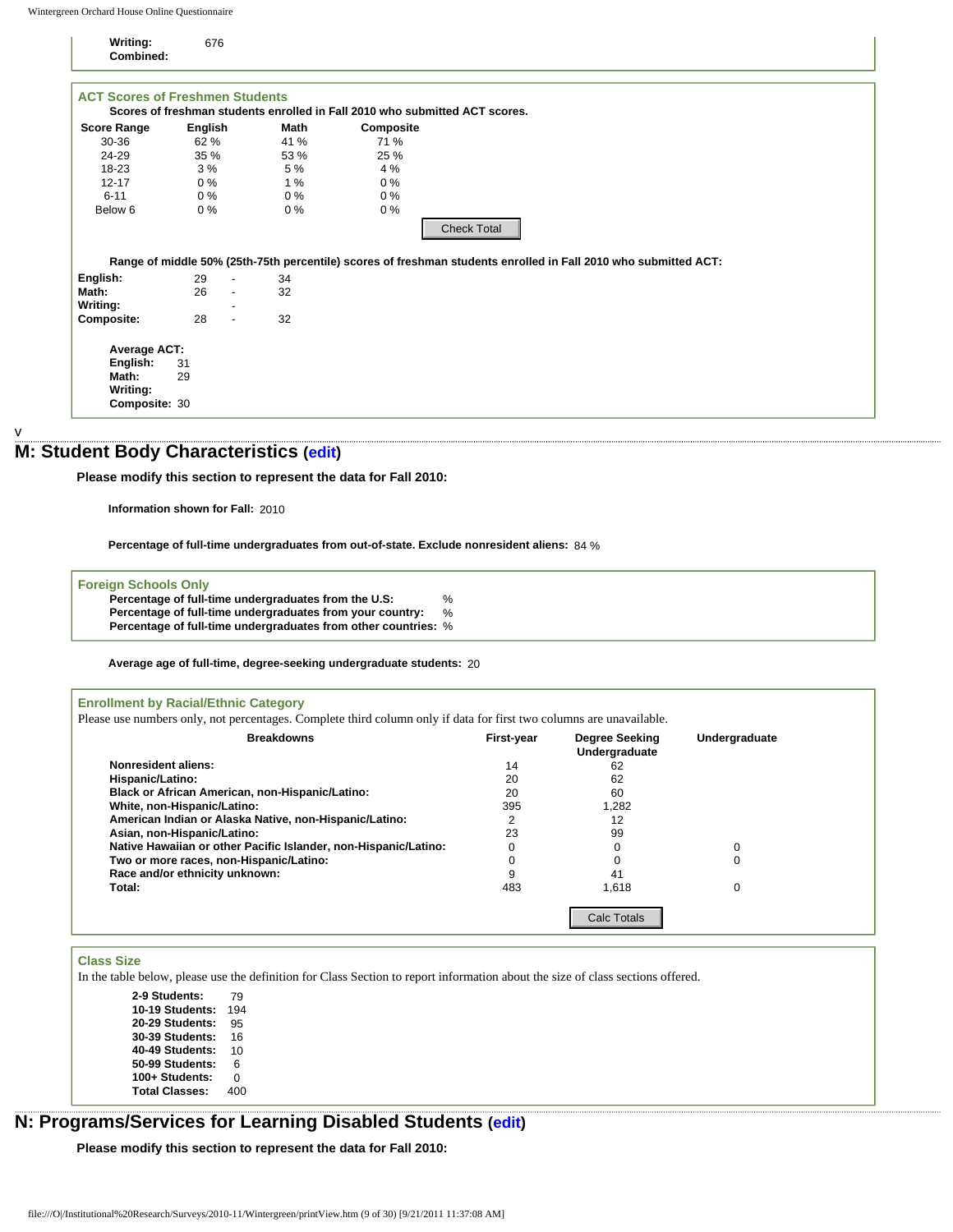#### **Information shown for Fall:** 2010

**According to the National Joint Committee on Learning Disabilities, learning disabilities is a "general term that refers to a heterogenous group of disorders manifested by significant difficulties in the acquisition and use of listening, speaking, reading, writing, reasoning, or mathematical abilities." A learning disability is presumably due to central nervous system dysfunction, and is not primarily due to other handicapping conditions, environmental, or cultural influences. It is not a form of mental retardation, or an emotional disorder.** 

#### **LD Program**

**According to the above definition, institution accepts learning disabled (LD) students:** Yes

**Check one:** Support services but no program

**If specific program, list program name:** Office of Disability Services *(Example: Learning Disabled Student Center)*

**LD Program Limitations LD program limited to specific number:** No

**If yes, specify number:**0

**LD program limited to specific percentage:** No **If yes, specify percent:**%

#### **LD Program Applications**

**Figures should specifically reflect LD program applications, not general admissions applications from LD students.** 

**Number of completed self-identified LD applications received for the 2010-11 academic year: Number of self-identified LD applicants offered admission for the 2010-11 academic year:** 61 **Number of self-identified LD applicants offered admission who enrolled for the 2010-11 academic year:** 61

**Total number of undergraduate students in LD program or receiving services for the 2010-11 academic year:** 156

### **LD Program Requirements Requirements same for LD students:** Yes **-OR-Check all that apply:** Critical Reading Verbal: Math: Combined: ACT English: Math: Composite: **X** Diagnostic tests Required Child Study Team report required if student is classified Other **Personal interview:** Recommended **Essay required:** Yes<br>**If yes, may it be typed?** Yes **If yes, may it be typed? Untimed standardized tests accepted:** Yes **GED certification accepted:** No **Minimum class rank accepted: Minimum letter grade average accepted: Specify any admissions requirements for LD students that may be waived on individual basis: LD Student Services Check services available to all LD students** Remedial math Remedial English Remedial reading Other special classes Diagnostic testing **X** Note taking Oral tests **X** Readers

- **X** Tutors
- 
- **X** Other testing accommodations
- **X** Reading machines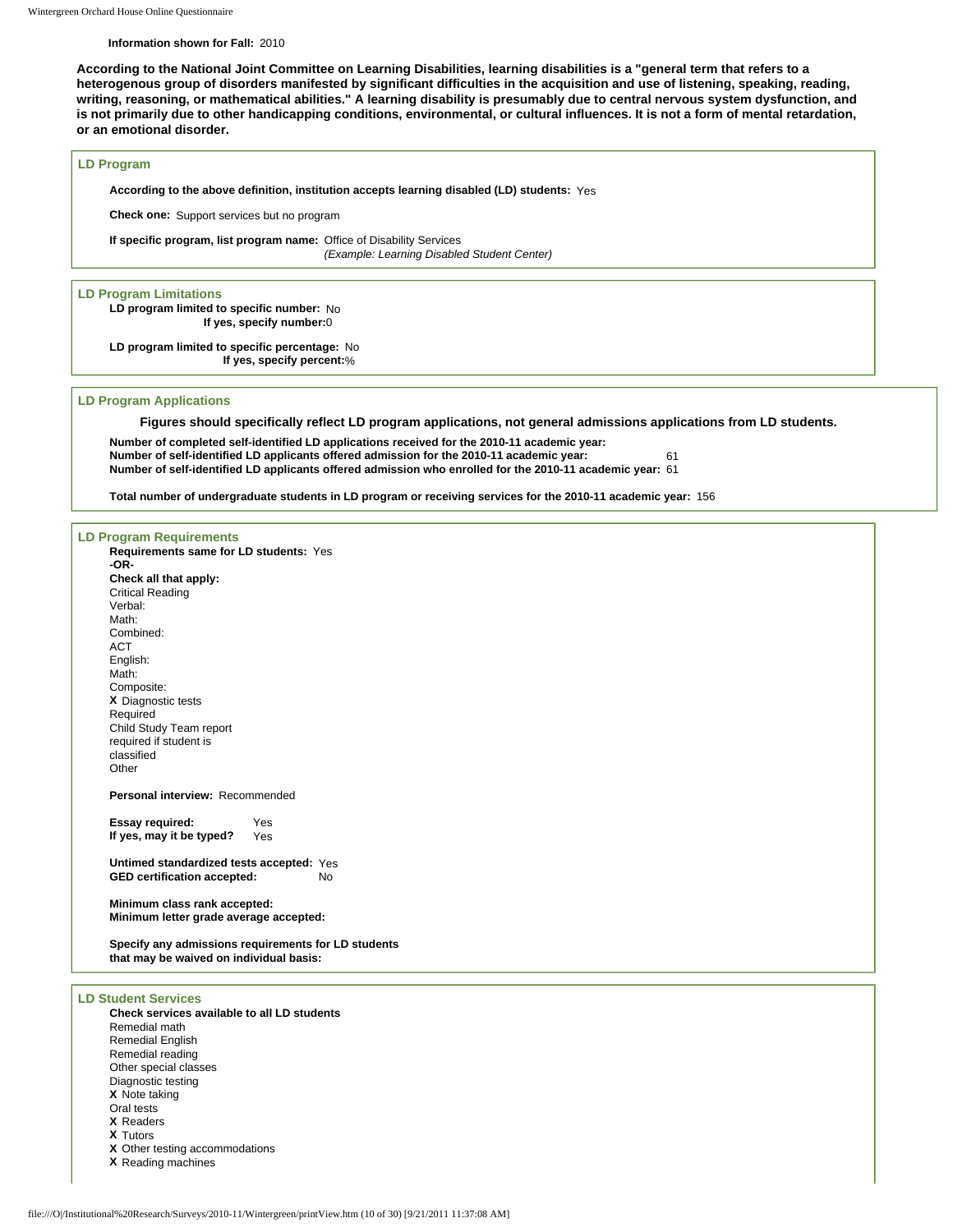**X** Tape recorders Videotaped classes Untimed tests Special bookstore Learning center **X** Extended time for tests **X** Early syllabus **X** Exam on tape or computer Substitution of courses Take home exam **X** Texts on tape **X** Typist/Scribe **X** Priority registration **X** Priority seating Waiver of foreign language degree requirement Proofreading services Waiver of math degree requirement **X** Other Assistive Technology, Alphasmarts, equipment loan, computer-based testing, distraction-limited testing **Learning disabled students are tutored:** Individually and in small groups **Credit toward degree is given for remedial courses:** No

**Term that best describes LD program/services:** Partial

**Lighter course load for LD students:** No

**Additional time to complete degree:** No

**Are there any additional costs for LD program/services?** No **Extra cost:**0 **per:**

#### **Staff Persons**

**Number of staff persons available to work with LD students: Full-time:** 1 **Part-time:**

#### **Key Staff Person**

**Name:** Erin Farrell Salva **Title:** Coordinator of Disability Services

#### **LD Program Contact**

**Name:** Erin Farrell Salva **Title:** Coordinator of Disability Services **Phone:** 740 427-5453 **E-mail:** salvae@kenyon.edu

#### **Comments**

### **Please comment on any areas not covered above that would describe your**

**LD program or its requirements:** 

LD students are not required to self-identify during the admissions process. Tutoring (which is available to all students, not just LD students) sometimes involves an extra cost. The hourly rate for peer tutoring runs from \$8 to \$10, while professional-tutoring charges average \$25-\$30.

#### **Additional LD Program Information**

**Are LD program services available to students who have**  Yes **not self-identified during the application process?**

**Application closing deadline for LD program:** 1/15 *(Example: January 15)*

**Do students complete a separate application for admissions?** No

**Are students simultaneously accepted to the institution and the LD program?** Yes

**Does a member of the LD program sit on the admissions committee?** No

**Are high school math waivers accepted?** No

**Are high school foreign language waivers accepted?** No

**Is documentation of a neuropsychological or comprehensive psycho-educational evaluation required for admission to the program?:** Yes

#### **Select all required tests:**

### **X** Nelson-Denny Reading Test

**X** SATA (Scholastic Abilities Test for Adults)

**X** Wechsler Adult Intelligence Scale, 4th edition

**X** WISC-IV (Wechsler Intelligence Scale for Children, 4th edition)

**X** Woodcock-Johnson Psycho-educational testing and/or Achievement Tests Other Tests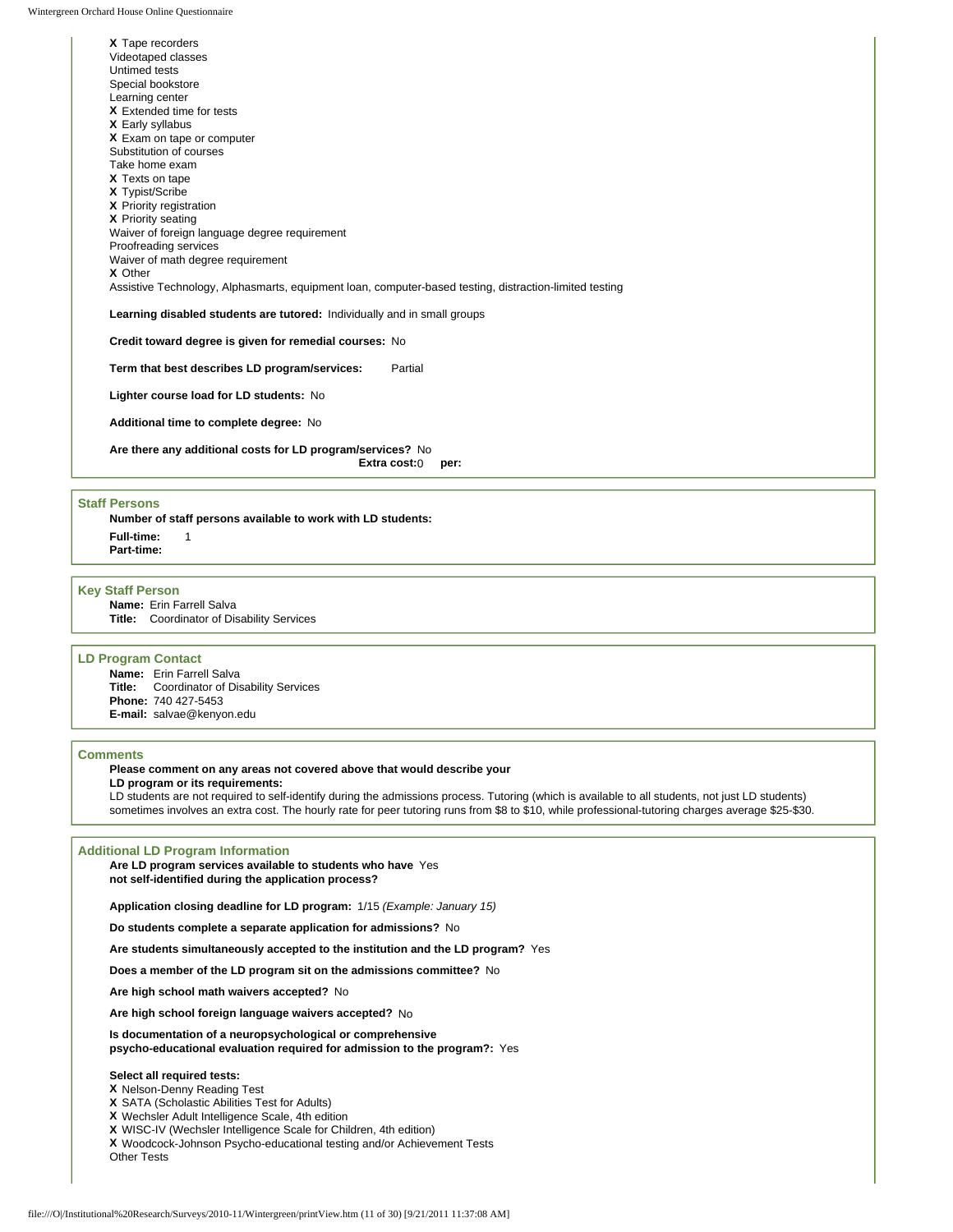|                                                                 | Testing documentation must be dated within how many months of application? 60 |                 |
|-----------------------------------------------------------------|-------------------------------------------------------------------------------|-----------------|
| LD Services Available For:                                      |                                                                               |                 |
| X Freshmen                                                      |                                                                               |                 |
| X Sophomores                                                    |                                                                               |                 |
| X Juniors                                                       |                                                                               |                 |
| X Seniors                                                       |                                                                               |                 |
| Counseling services that are offered to LD Students:            |                                                                               |                 |
| X Academic                                                      | times per academic year                                                       |                 |
| X Psychological                                                 | times per academic year                                                       |                 |
| X Student Support Groups                                        | times per academic year                                                       |                 |
| <b>X</b> Vocational                                             | times per academic year                                                       |                 |
|                                                                 | Is there an advisor/advocate from the LD program available to student? Yes    |                 |
| If yes, how often does the advisor/advocate meet with faculty?  |                                                                               | times per month |
| If yes, how often does the advisor/advocate meet with student?  |                                                                               | times per month |
| Is individual tutoring available? Yes                           |                                                                               |                 |
| If yes, how often?<br>Weekly                                    |                                                                               |                 |
|                                                                 |                                                                               |                 |
| What is the average size of tutoring groups? 4                  |                                                                               |                 |
| <b>Check Tutorial Options:</b>                                  |                                                                               |                 |
|                                                                 | Individual<br>Group                                                           |                 |
| <b>Time Management</b>                                          | X                                                                             |                 |
| <b>Organizational Skills</b>                                    | X                                                                             |                 |
| <b>Strategies</b>                                               | X                                                                             |                 |
| Content Area                                                    |                                                                               |                 |
| <b>Writing Labs</b>                                             | Χ                                                                             |                 |
| Math Labs                                                       | X                                                                             |                 |
| <b>Study Skills</b>                                             | X                                                                             |                 |
|                                                                 | Total number of graduate students available to work with LD students:         |                 |
| Total number of peer tutors available to work with LD students: |                                                                               | 32              |
|                                                                 | Are single rooms available to students with specific disabilities? Yes        |                 |
| If yes, is a medical note required?                             | Yes                                                                           |                 |
|                                                                 |                                                                               |                 |
| <b>LD Program Mailing Address</b>                               |                                                                               |                 |
| Address: Office of Disability Services, Kenyon College          |                                                                               |                 |
| Gambier<br>City:                                                |                                                                               |                 |
| State:<br>OH.                                                   |                                                                               |                 |
| 43022<br>Zip:                                                   |                                                                               |                 |

**URL for LD Program Unit:** http://www.kenyon.edu/x24732.xml

# **O: International Applicant Information [\(edit](http://survey.wgoh.com/secure/sectionOView.htm))**

**Please modify this section to represent the data for Fall 2010:** 

**Information shown for Fall:** 2010

f

| <b>Test Requirements for International Applicants</b>          |                                                                                                                                                |  |
|----------------------------------------------------------------|------------------------------------------------------------------------------------------------------------------------------------------------|--|
|                                                                | Indicate test requirements for undergraduate international applicants whose native language is not English, and specify the minimum score that |  |
| is acceptable for each.                                        |                                                                                                                                                |  |
|                                                                | Q=Required, M=Required Of Some, C=Recommended, S=Considered If Submitted, N=Not Used                                                           |  |
| <b>TOEFL only</b><br>Michigan only<br><b>TOEFL or Michigan</b> | Q                                                                                                                                              |  |
| Preference:                                                    | <b>TOEFL</b>                                                                                                                                   |  |
| <b>Minimum TOEFL score:</b>                                    |                                                                                                                                                |  |
|                                                                | Paper:600                                                                                                                                      |  |
|                                                                | Computer:100                                                                                                                                   |  |
| Minimum Michigan Test score:                                   |                                                                                                                                                |  |
| <b>SAT Reasoning or ACT</b><br><b>SAT Subject</b>              | Q                                                                                                                                              |  |
| Preference:                                                    | No Preference                                                                                                                                  |  |
| <b>Minimum SAT Reasoning:</b>                                  | <b>Critical Reading:600</b><br><b>Math:600</b><br>Combined:<br>Writing:                                                                        |  |
| <b>Minimum ACT:</b>                                            | English:<br>Math:                                                                                                                              |  |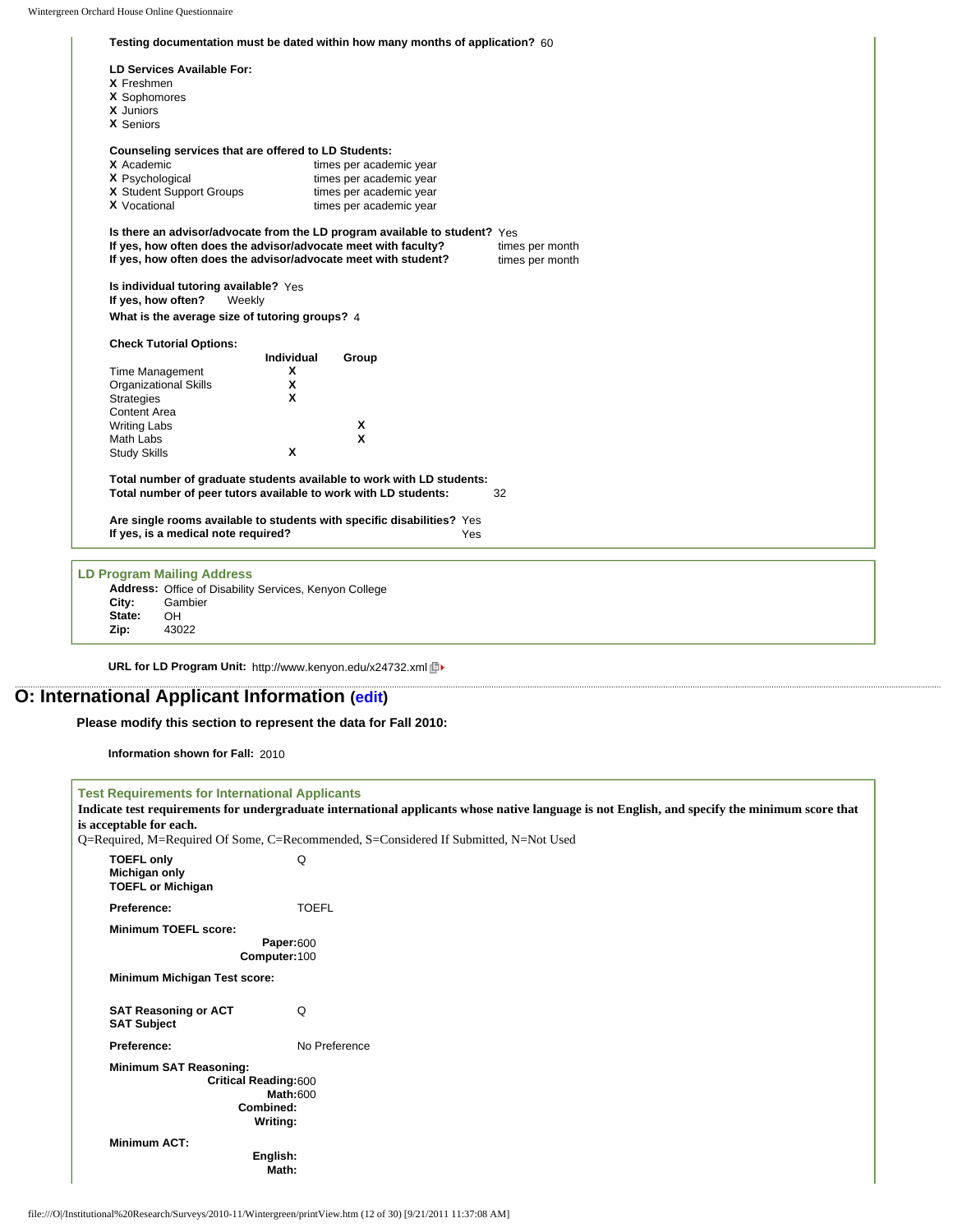Wintergreen Orchard House Online Questionnaire

### **Composite:**28

**Writing:**

**Minimum SAT Subject:**

**If SAT Reasoning/ACT/SAT Subject required, check correct statement:**

SAT Reasoning/ACT/SAT Subject may replace TOEFL/Michigan Test

### **Aid Available for International Applicants**

**Does school offer college-administered need-based or non-need-based aid to degree-seeking international nonresident aliens?** Yes

**If yes, number of degree-seeking nonresident aliens who received need-based or non-need-based aid in 2010-11 academic year:** 61

**Total amount from all sources to degree-seeking nonresident aliens:** \$2,186,017.00

**Required Forms for International Applicants**

**Check all financial aid forms degree-seeking, nonresident alien, first-year financial aid applicants must submit and indicate the appropriate deadline for each form:** Institution's own financial aid form Priority Date: Closing Date: rolling basis CSS/Financial Aid PROFILE Priority Date: Closing Date: rolling basis **X** Foreign Student's Financial Aid Application Priority Date: Closing Date: February 15 rolling basis **X** Foreign Student's Certification of Finances Priority Date: Closing Date: February 15 rolling basis Other Please Specify:

Priority Date: Closing Date: rolling basis

**Application Requirements for International Applicants Advanced deposit required (in addition to tuition/room deposits required of all students):** Yes **Preapplication form required:** No **Separate application form required:** No

**Application Closing Dates for International Applicants** January 15 **Winter: Spring: Summer:**

#### **Foreign Countries Represented**

**Number of foreign countries represented** 

**by degree-seeking undergraduate nonresident aliens for Fall 2010:** 57

**List up to six foreign countries most often represented:**

- **1)** China
- **2)** Bulgaria

**3)** Germany

- **4)** Hong Kong
- **5)** Japan

**6)** Mexico, Zimbabwe, United Kingdom

#### **Special Services for International Applicants Check special services offered for international applicants:** English lab

**X** Special counselors/advisors

**X** Host family program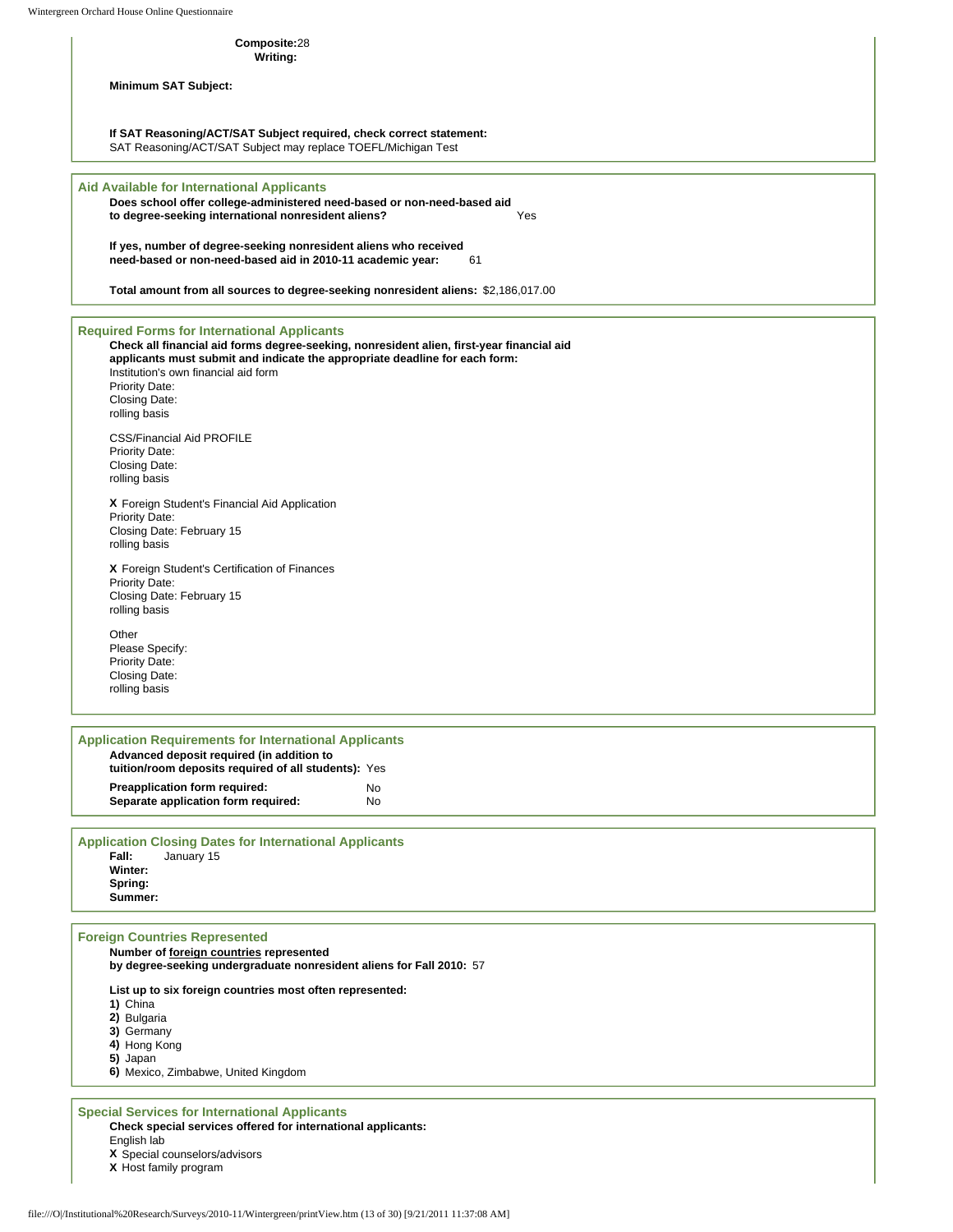International student center ESL program/classes **X** Special orientation **Other** 

**International Admissions Contact**

**Name:** Marne Ausec **Title:** Director of International Education **Phone:** 740 427-5637 **E-mail:** ausecm@kenyon.edu

# **P: Tuition and Expenses [\(edit\)](http://survey.wgoh.com/secure/sectionPView.htm)**

**Please modify this section to represent the data for 2011-12 academic year:** 

**When will current tuition figures be available?** 02/10-2011

**Information shown for academic year beginning Fall:** 2011

#### **2011-12 undergraduate tuition, per academic year**

| <b>Tuition</b>                                        |                           |  |
|-------------------------------------------------------|---------------------------|--|
| In-state tuition:<br>\$41,090.00                      |                           |  |
| Out-of-state tuition: \$41,090.00                     |                           |  |
| Check any                                             |                           |  |
| Comprehensive tuition/room/board/fees                 |                           |  |
| In-state tuition based on<br>per credit hour, hrs/yr  |                           |  |
| Out-of-state tuition based on                         |                           |  |
| per credit hour, hrs/yr                               |                           |  |
| No tuition for state residents                        |                           |  |
| School has no tuition<br>Other tuition                |                           |  |
|                                                       |                           |  |
| <b>Additional Expenses</b>                            |                           |  |
| <b>Additional required fees:</b>                      | \$1,540.00                |  |
|                                                       |                           |  |
| Estimate for books and supplies:                      | \$1,800.00                |  |
| Estimate for other academic expenses: \$1,230.00      |                           |  |
| Nature of expenses (ie. personal, transportation)     |                           |  |
| \$1,230 for travel expenses                           |                           |  |
|                                                       |                           |  |
| <b>On-campus Housing, per Academic Year</b>           |                           |  |
|                                                       |                           |  |
| Room:                                                 | \$4,510.00                |  |
| Board:<br><b>Combined Room and Board:</b>             | \$5,510.00<br>\$10,020.00 |  |
|                                                       |                           |  |
| <b>Tuition/Expense Comments</b>                       |                           |  |
| Tuition is estimated: No                              |                           |  |
|                                                       |                           |  |
| Check any                                             |                           |  |
| Tuition includes fees<br>Tuition figures are Canadian |                           |  |
| No meal plan offered                                  |                           |  |
| Room and board figures are estimates                  |                           |  |
| Tuition and fees vary by year of study                |                           |  |
| Other                                                 |                           |  |
|                                                       |                           |  |

# **Q: Financial Aid ([edit\)](http://survey.wgoh.com/secure/sectionQView.htm)**

**Please modify this section to represent the data for 2010-11 academic year:** 

**When will current financial aid figures be available?** 10/15/10

**Information shown for academic year beginning Fall:** 2010

**Financial aid available to mainland U.S. undergraduates:** Yes

**Which needs-analysis methodology does your institution use in awarding institutional aid:** Both FM and IM

#### **Required Forms**

**Check all financial aid forms domestic first-year financial aid applicants must submit and indicate the appropriate deadline for each form for the 2011-12 academic year: X** FAFSA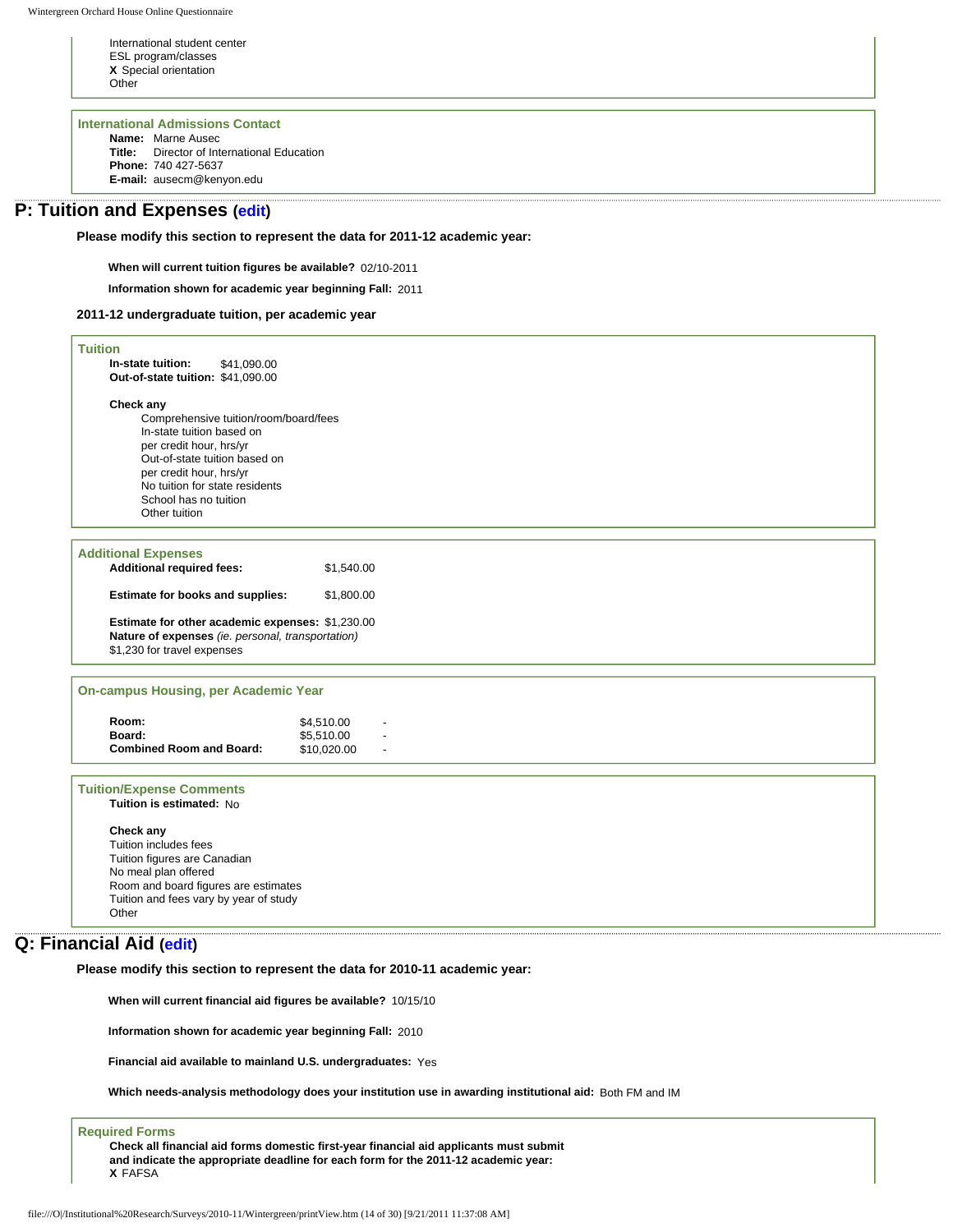Priority Date: February 15 *(Example: January 15)* Closing Date: February 15 rolling

Institution's own financial aid form Priority Date: *(Example: January 15)* Closing Date: rolling

**X** CSS/Financial Aid PROFILE Priority Date: *(Example: January 15)* Closing Date: February 15 rolling

State aid form Priority Date: *(Example: January 15)* Closing Date: rolling

**X** Noncustodial (Divorced/Separated) Parent's Statement Priority Date: *(Example: January 15)* Closing Date: February 15 rolling

Business/Farm Supplement Priority Date: *(Example: January 15)* Closing Date: rolling

**X** Other

Please Specify: tax forms Priority Date: *(Example: January 15)* Closing Date: February 15 rolling

### **Financial Aid Notification**

(Choose only one)

**Notification of awards is on rolling basis**

**X Notification begins** April 1

**Financial Aid**

|    | Modify data for students receiving aid for the academic year beginning Fall 2010.<br>Note: Students may be counted in more than one row, and full-time first-year students<br>should also be counted as full-time undergraduates.                                                                 |                                            |                               |                               |
|----|---------------------------------------------------------------------------------------------------------------------------------------------------------------------------------------------------------------------------------------------------------------------------------------------------|--------------------------------------------|-------------------------------|-------------------------------|
|    |                                                                                                                                                                                                                                                                                                   | <b>First-time</b><br>full-time<br>freshmen | <b>Full-time</b><br>undergrad | <b>Part-time</b><br>undergrad |
|    | a) Number of degree-seeking undergraduate<br>students.                                                                                                                                                                                                                                            | 480                                        | 1,776                         | $\Omega$                      |
|    | b) Number of students in line a) who applied for<br>need-based financial aid.                                                                                                                                                                                                                     | 284                                        | 899                           | $\Omega$                      |
|    | c) Number of students in line b) who were<br>determined to have financial need.                                                                                                                                                                                                                   | 216                                        | 772                           | 0                             |
|    | d) Number of students in line c) who were<br>awarded financial aid                                                                                                                                                                                                                                | 216                                        | 770                           | 0                             |
|    | e) Number of students in line d) who were<br>awarded any need-based scholarship or<br>grant aid.                                                                                                                                                                                                  | 201                                        | 736                           | $\mathbf 0$                   |
|    | f) Number of students in line d) who were<br>awarded any need-based self-help aid.                                                                                                                                                                                                                | 146                                        | 609                           | $\Omega$                      |
|    | g) Number of students in line d) who were<br>awarded any non-need-based scholarship or<br>grant aid.                                                                                                                                                                                              | 79                                         | 186                           | $\mathbf{0}$                  |
|    | h) Number of students in line d) whose need<br>was fully met (exclude PLUS loans,<br>unsubsidized loans, and private alternative<br>loans).                                                                                                                                                       | 119                                        | 367                           | 0                             |
| i) | On average, the percentage of need that was<br>met of students who were awarded any need-<br>based aid. Exclude any aid that was awarded<br>in excess of need as well as any resources<br>that were awarded to replace EFC (PLUS<br>loans, unsubsidized loans, and private<br>alternative loans). | 98%                                        | 98%                           | 0%                            |
|    | The average financial aid package of those in<br>line d). Exclude any resources that were<br>awarded to replace EFC (PLUS loans,<br>unsubsidized loans, and private alternative<br>loans).                                                                                                        | 30,623                                     | 33,150                        | 0                             |

**Financial Aid (cont)**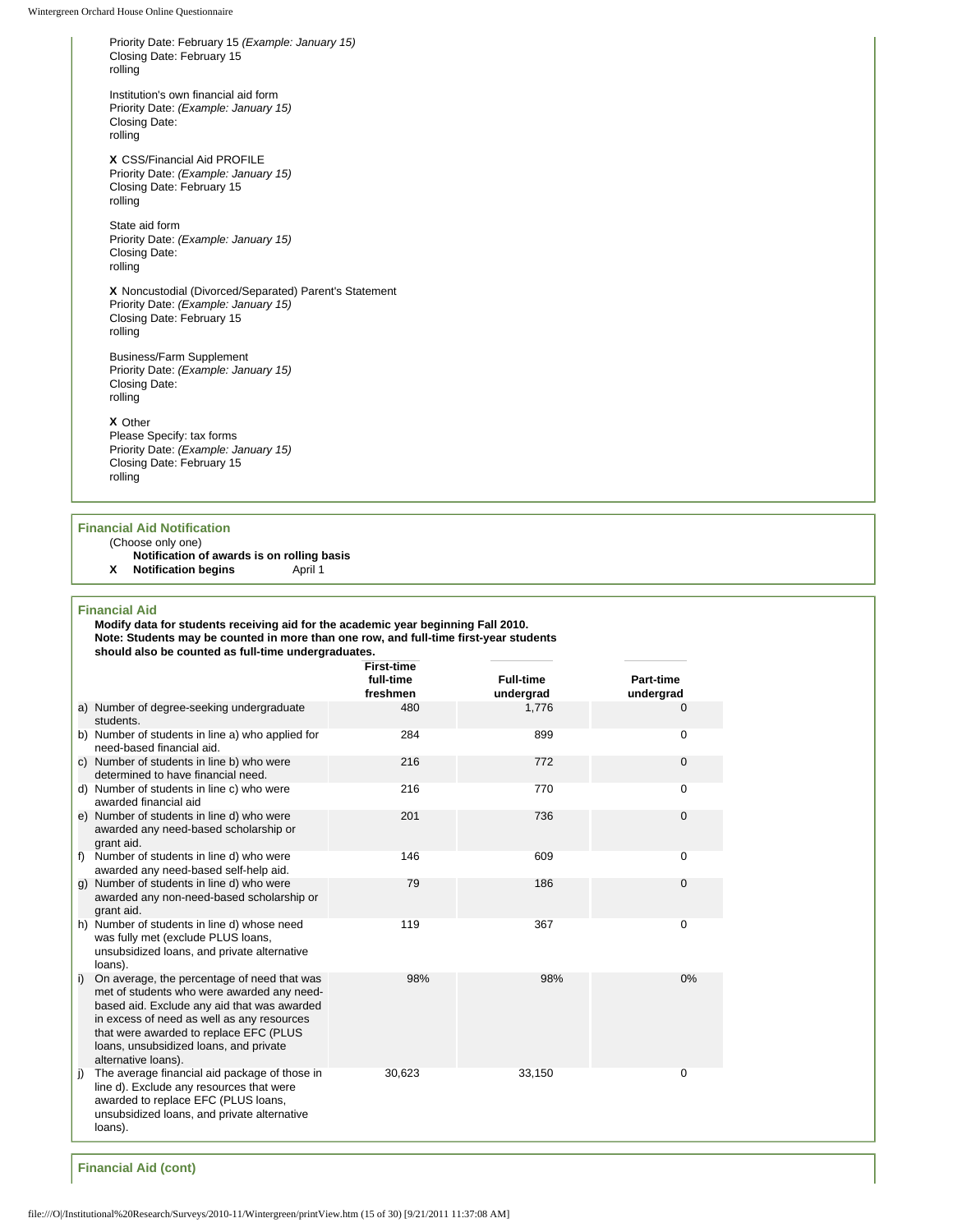|         |                                                                                                                                                                                                                       | <b>First-time</b><br>full-time<br>freshmen | <b>Full-time</b><br>undergrad | Part-time<br>undergrad |
|---------|-----------------------------------------------------------------------------------------------------------------------------------------------------------------------------------------------------------------------|--------------------------------------------|-------------------------------|------------------------|
| k)      | Average need-based scholarship or grant<br>award of those in line e)                                                                                                                                                  | 30,256                                     | 30,415                        |                        |
| $\vert$ | Average need-based self-help award<br>(excluding PLUS loans, unsubsidized loans,<br>and private alternative loans) of those in line<br>f).                                                                            | 3,652                                      | 5,155                         | 0                      |
|         | m) Average need-based loan (excluding PLUS<br>loans, unsubsidized loans, and private<br>alternative loans) of those in line f) who were<br>awarded a need-based loan.                                                 | 2,979                                      | 4,384                         | $\Omega$               |
| n)      | Number of students in line a) who had no<br>financial need and who were awarded<br>institutional non-need-based scholarship or<br>grant aid (exclude those who were awarded<br>athletic awards and tuition benefits). | 39                                         | 164                           | 0                      |
| O)      | Average dollar amount of institutional non-<br>need-based scholarship or grant aid awarded<br>to students in line n).                                                                                                 | 12.606                                     | 11,007                        | $\Omega$               |
| (p      | Number of students in line a) who were<br>awarded an institutional non-need-based<br>athletic scholarship or grant.                                                                                                   | 0                                          | $\Omega$                      | O                      |
| q)      | Average dollar amount of institutional non-<br>need-based athletic scholarships and grants<br>awarded to students in line p).                                                                                         | 0                                          | $\Omega$                      | 0                      |

#### **Loan Programs**

**Percentage of the Fall 2010 undergraduate class who graduated between July 1, 2009 and June 30, 2010 and who borrowed through any loan programs (federal, state, subsidized, unsubsidized, private, etc.; exclude parent loans). Include only students who borrowed while enrolled at your institution.** 60 %

**Average per-undergraduate borrower cumulative principal borrowed of those**  in previous question. Do not include money borrowed at other institutions.

**Work-Study Program**

**School participates in Federal Work-Study Program:** Yes

**If yes, percentage of all undergraduates who receive** 

**some form of financial aid who participate in work-study.** 95 %

## **R: Scholarships and Grants [\(edit](http://survey.wgoh.com/secure/sectionRView.htm))**

**Please modify this section to represent the data for Fall 2010:** 

**When will current scholarship figures be available?** 10/15/2010

**Information shown for Fall:** 2010

### **Available Scholarships/Grants**

|  | Check types of scholarships/grants available to undergraduate students: |  |
|--|-------------------------------------------------------------------------|--|
|  |                                                                         |  |

- **X** Need-based (general) **X** Federal Pell Grants
- **X** SEOG
- **X** State scholarships/grants
- **X** College/university scholarship/grants (institutional funds)
- **X** Private scholarships/grants
- Federal Nursing Scholarships
- United Negro College Fund

Other

**X** Non-need-based (general) State scholarships/grants

**X** Academic merit scholarships/grants

Creative arts/performance

Special achievements/activities

Special characteristics

Athletic scholarships

ROTC scholarships Other scholarship/grant

#### **Need-Based Total Dollars**

| <b>Scholarships/Grants</b>           | <b>Total Dollars</b> |
|--------------------------------------|----------------------|
| Federal:                             | 945.370              |
| State:                               | 132.330              |
| Institutional:                       | 17.939.695           |
| Other external:                      | 1.562.527            |
| Total Scholarship/Grants: 20,579,922 |                      |
| <b>Tuition Waivers:</b>              | 372.234              |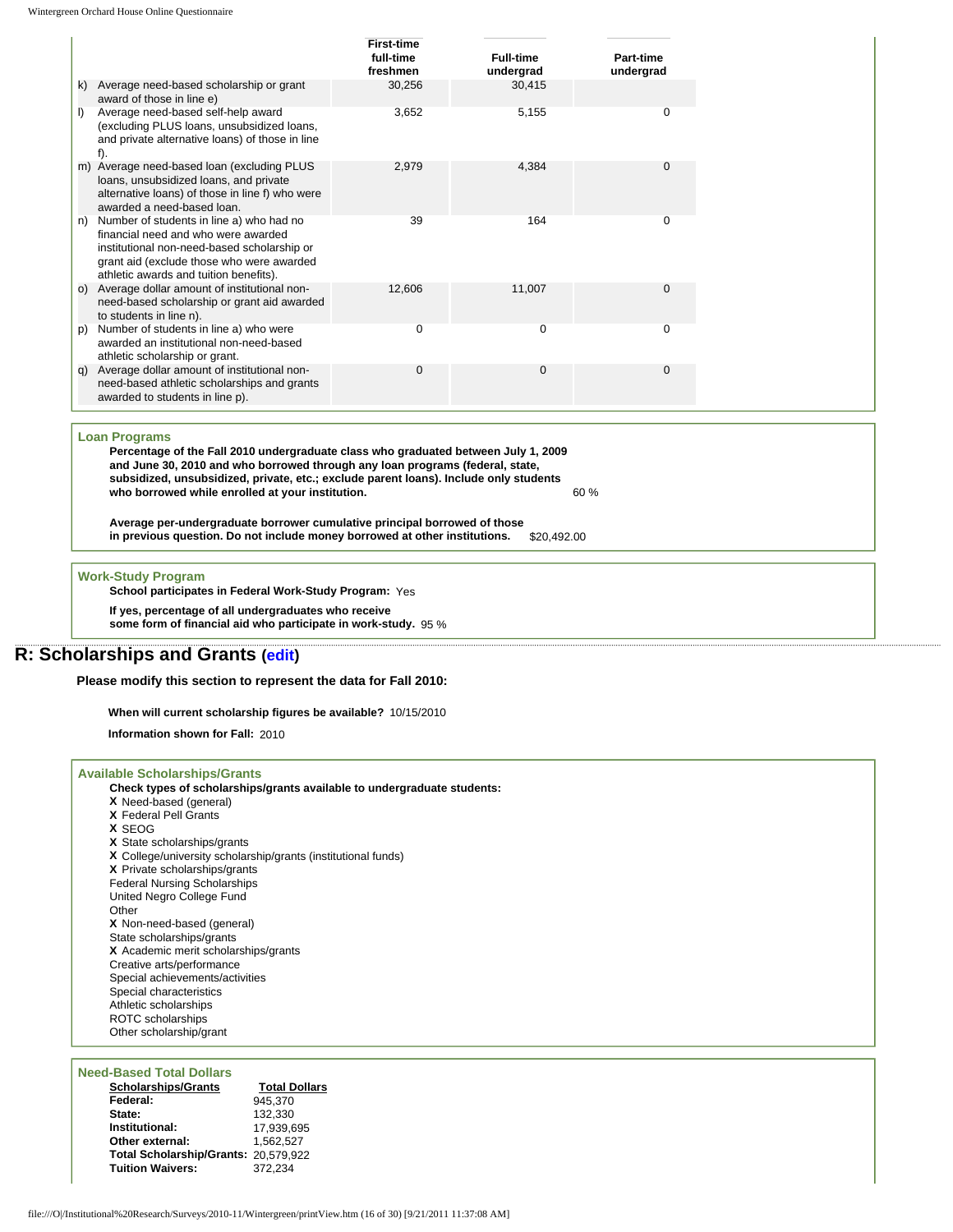Wintergreen Orchard House Online Questionnaire

**Athletic Awards:** 0

| <b>Scholarships/Grants</b>                                                                  | <b>Total Dollars</b> |                          |             |              |  |  |
|---------------------------------------------------------------------------------------------|----------------------|--------------------------|-------------|--------------|--|--|
| Federal:                                                                                    |                      |                          |             |              |  |  |
| State:                                                                                      |                      |                          |             |              |  |  |
|                                                                                             | 23,091               |                          |             |              |  |  |
| Institutional:                                                                              | 2,590,398            |                          |             |              |  |  |
| Other external:                                                                             | 771,171              |                          |             |              |  |  |
| Total Scholarship/Grants: 3,384,660                                                         |                      |                          |             |              |  |  |
| <b>Tuition Waivers:</b>                                                                     | 252.085              |                          |             |              |  |  |
| <b>Athletic Awards:</b>                                                                     | $\Omega$             |                          |             |              |  |  |
|                                                                                             |                      |                          |             |              |  |  |
| Percentage of total need-based & non-need-based awarded to students from out-of-state: 75 % |                      |                          |             |              |  |  |
| Range of individual scholarships/grant packages:                                            |                      |                          |             |              |  |  |
| <b>Additional Questions</b><br>Undergraduate (UG):                                          | \$2,000.00           | $\overline{\phantom{a}}$ | \$46,028,00 | Full Tuition |  |  |

### **S: Loans ([edit\)](http://survey.wgoh.com/secure/sectionSView.htm)**

**Please modify this section to represent the data for Fall 2010:** 

**When will current loan figures be available?** 10/15/2009 **Information shown for Fall:** 2010

**Loan Types/Payment Plans Check types of loans available to undergraduate students:** Federal District Student Loan Program (Direct Loan) **X** Direct Subsidized Stafford Loans **X** Direct Unsubsidized Stafford Loans **X** Direct PLUS Loans **X** Federal Perkins Loans Federal Nursing Loans State Loans **X** College/University Loans Other **Check the types of payment plans available to undergraduate students:** America's Tuition Assistance Corp. (ATAC) Education Plan, Inc. Key Education Resources Academic Management Services (AMS) EFI Fund Management Tuition Management Systems Deferred payment plan

Family tuition reduction Guaranteed tuition School's own payment plan(s) **X** Other Sallie Mae "Tuition Pay" plan

#### **Need-Based Total Dollars**

|                                 | <b>Total Dollars</b> |
|---------------------------------|----------------------|
| <b>Student loans:</b>           | 2.878.027            |
| Federal Work-Study:             | 191.542              |
| State/Other work-study: 278,306 |                      |
| <b>TOTAL Self-Help:</b>         | 3,347,875            |
| <b>TOTAL Parents Loans:</b>     | 1.896.198            |
|                                 |                      |

### **Non-Need-Based Total Dollars**

**Total Dollars Student loans:** 2,693,538 **State/Other work-study: 298,611<br>TOTAL Self-Help:** 2,992,149 **TOTAL Self-Help: TOTAL Parents Loans:** 1,896,198

#### **Loan Packages**

**Parent Loans packaged to meet need:** No **Range of Individual Loan Packages:**

| Undergraduate (UG): | \$0.00 | $\blacksquare$           | \$11,400.00 | <b>Full Tuition</b> |
|---------------------|--------|--------------------------|-------------|---------------------|
| Freshman (FTF):     | \$0.00 | $\overline{\phantom{a}}$ | \$7,400.00  | <b>Full Tuition</b> |

# **T: Student Employment [\(edit](http://survey.wgoh.com/secure/sectionTView.htm))**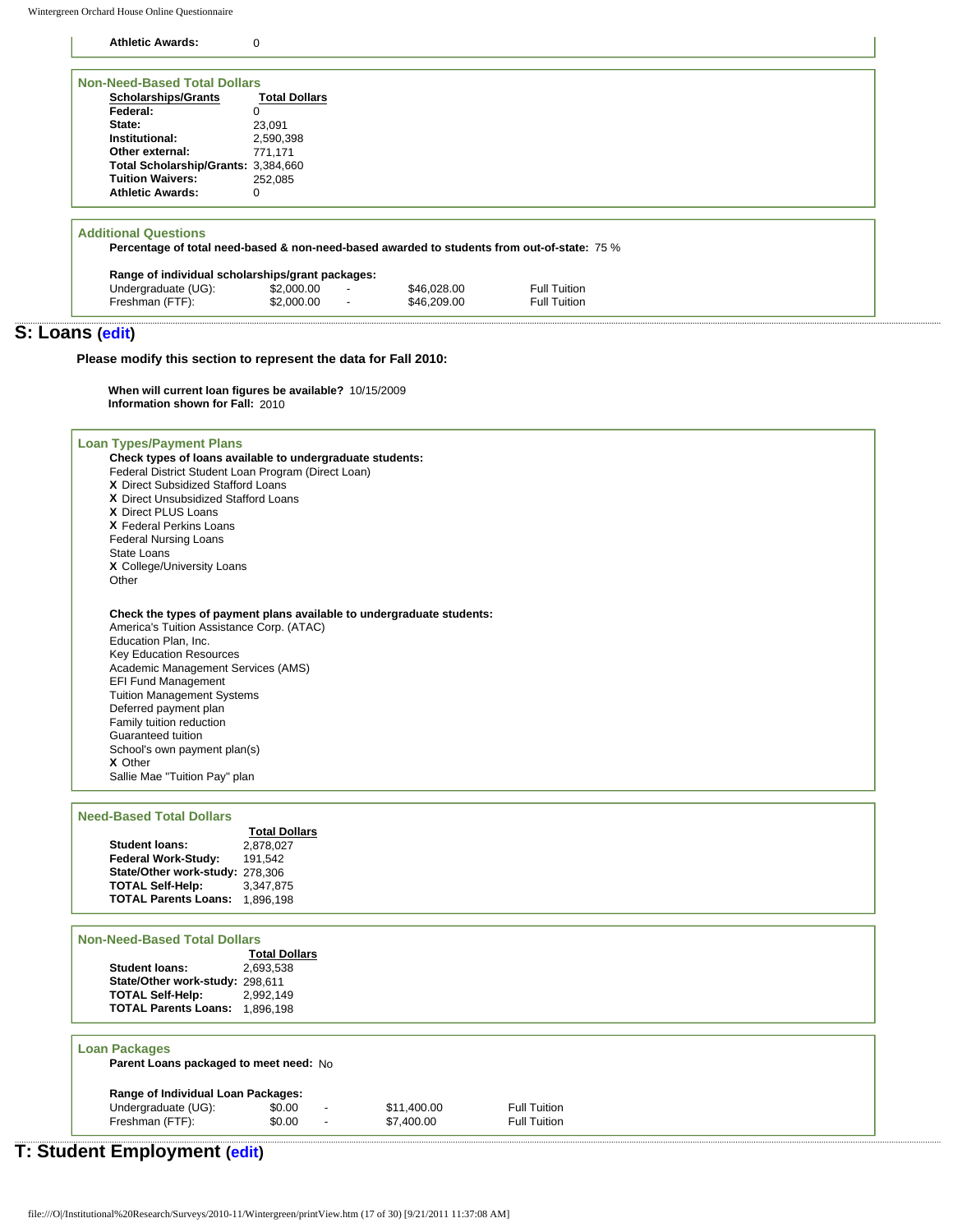#### **Please modify this section to represent the data for Fall 2010:**

**Information shown for Fall:** 2010

**NOTE: Do note include Work-Study in this section.** 

### **Employment**

**Institutional employment is available:** Yes

**For schools located outside the United States only: Undergraduates from the mainland U.S. may work:** Neither

**Percentage of full-time undergraduates who work on campus during 2010-11 academic year:** 46 %

**Average amount undergraduates may expect to earn:** \$1,255.00 **per:** year

**Part-time off-campus employment opportunities for undergraduates are:** Poor

**Freshmen are discouraged from working during first term:** No

# **U: Accreditation and Faculty ([edit\)](http://survey.wgoh.com/secure/sectionUView.htm)**

### **Please modify this section to represent the data for Fall 2010:**

**Information shown for Fall:** 2009

### **Accreditations**

| Check agencies that accredit your undergraduate programs:        |
|------------------------------------------------------------------|
| NEASC (New England Assn. of Schools and Colleges)                |
| MSCHE (Middle States Commission on Higher Education)             |
| X NCACS (North Central Assn. of Colleges and Schools)            |
| NWCCU (Northwest Comm. on Colleges and Universities)             |
| SACS (Southern Assn. of Colleges and Schools)                    |
| WASC (Western Assn. of Schools and Colleges)                     |
| ACICS (Accrediting Council for Independent Schools and Colleges) |
| ACCSC (Accrediting Commission of Career Schools and Colleges)    |
| AUCC (Assn. of University and Colleges of Canada)                |
| ABHE (Assn. for Biblical Higher Education)                       |
| AARTS (Assn. of Advanced Rabbinical and Talmudic Schools)        |
| TRACS (Transnational Assn. of Christian Colleges)                |
|                                                                  |

#### **Professional Accreditations School Accredited by**

| <b>Faculty</b>                                                                                                                         |     |                    |             |  |
|----------------------------------------------------------------------------------------------------------------------------------------|-----|--------------------|-------------|--|
|                                                                                                                                        | Men | Women              | <b>Both</b> |  |
| <b>Full-time Instructional Faculty:</b>                                                                                                | 90  | 67                 | 157         |  |
| <b>Part-time Instructional Faculty:</b>                                                                                                | 19  | 23                 | 42          |  |
| <b>Total Instructional Faculty:</b>                                                                                                    | 109 | 90                 | 199         |  |
| Number of full-time minority instructional faculty:<br>Number of full-time nonresident aliens (international) instructional faculty: 2 |     |                    | 18          |  |
| Number of full-time instructional faculty whose highest degree is:<br>Doctorate:<br>156                                                |     |                    |             |  |
| Master's:<br>1                                                                                                                         |     |                    |             |  |
| Bachelor's:<br>0                                                                                                                       |     |                    |             |  |
| Other:<br>O                                                                                                                            |     |                    |             |  |
| Totals:                                                                                                                                |     | Calc Percent/Total |             |  |
| (Total must equal total FULL-TIME Instructional Faculty as noted above.)                                                               |     |                    |             |  |
| Percentage of full-time instructional faculty who have terminal degree in their field: 99 %                                            |     |                    |             |  |
| FTE Student-FTE Faculty ratio for Fall 2010:<br>FTE: Full-Time Equivalent (full time plus 1/3 part time)                               |     | $10$ to $1$        |             |  |
| Percentage of All Faculty Serving as Advisors: 100 %                                                                                   |     |                    |             |  |
| : Curriculum/Academic Overview (edit)                                                                                                  |     |                    |             |  |
| <b>Modify Majors</b>                                                                                                                   |     |                    |             |  |
| For each major category tab (Associate, Bachelor's, Master's, and Doctorate), review the "Majors (                                     |     |                    |             |  |
|                                                                                                                                        |     |                    |             |  |

# **V: Curriculum/Academic Overview ([edit\)](http://survey.wgoh.com/secure/sectionVView.htm)**

#### **Modify Majors**

For each major category tab (Associate, Bachelor's, Master's, and Doctorate), review the "Majors Offered" list. This is the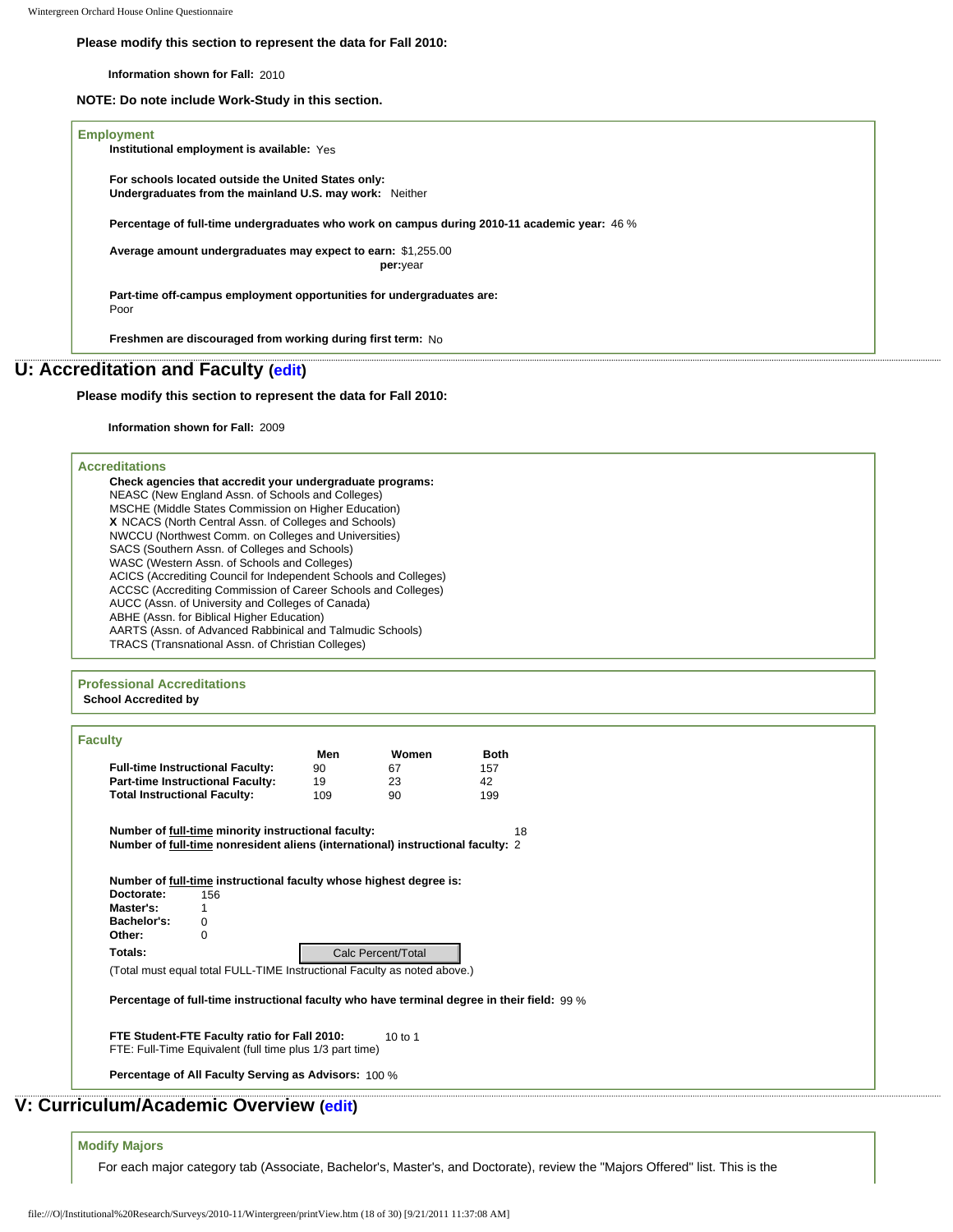current listing of all majors that we have listed for your institution.

If there are majors that you offer that are not included in the list, please use the first free form box below to list all additional majors.

If any of the listed majors are no longer offered, please use the second free form box below to indicate that those majors should be removed.

#### **Majors - Associate Associate Majors Offered:** None Listed **List any other associate majors offered that are not listed above: List any associate majors listed above that are not offered: Majors - Bachelor's Bachelor's Majors Offered:** • American Studies • History • Anthropology ● Art • Art History • Biochemistry • Biology • Chemistry • Classics • Dance • Drama • Economics • English • French • German • Greek • International Studies • Latin • Mathematics • Modern Languages/Literature • Molecular Biology • Music • Neuroscience • Philosophy • Physics • Political Science • Psychology • Religious Studies • Self-Designed Major • Sociology • Spanish **List any other bachelor's majors offered that are not listed above: List any bachelor's majors listed above that are not offered: Majors - Master's Master's Majors Offered:** None Listed **List any other master's majors offered that are not listed above: List any master's majors listed above that are not offered: Majors - Doctorate Doctorate Majors Offered:** None Listed **List any other doctorate majors offered that are not listed above: List any doctorate majors listed above that are not offered:**  Note: When reporting majors, please do not list majors in conjunction with a concentration, emphasis,

#### **Modify Degrees**

For each degree category tab (Associate, Bachelor's, Master's, Doctorate, and First Professional), review the "Degrees Offered" list. This is the current listing of all degrees that we have listed for your institution.

If there are degrees that you offer that are not included in the list, please use the first free form box below to list all additional degrees needed. Please include the description for any abbreviated degrees..

If any of these degrees are no longer offered, please use the second free form box below to indicate that those degrees should be removed.

**Degrees - Associate**

**Associate Degrees Offered:** None Listed

**List any other associate degrees offered not listed above:** 

minor, or subject area. Concentrations, etc., may be reported in the next section.

**List any associate degrees listed above that are not offered:** 

**Degrees - Bachelor's**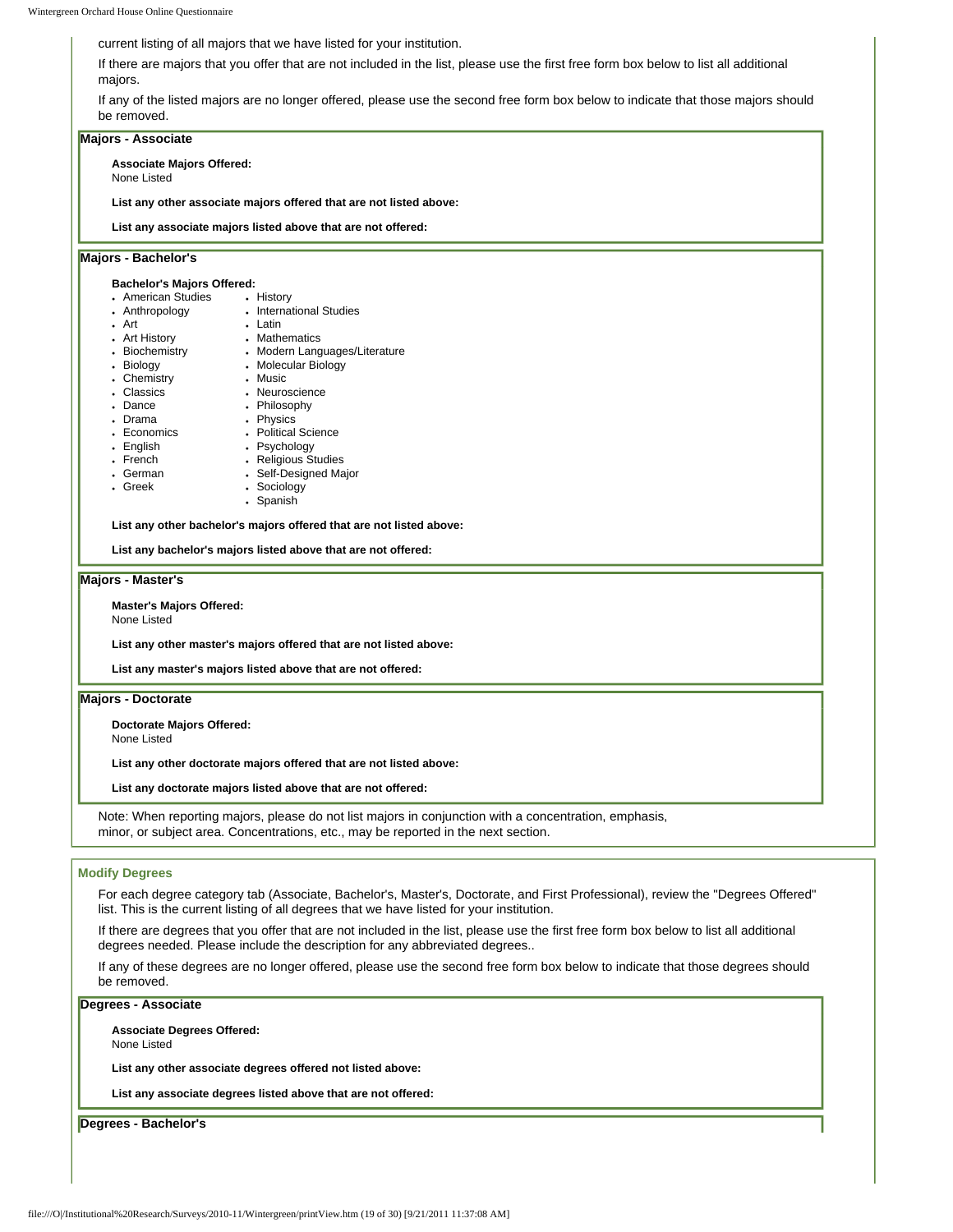# **Bachelor's Degrees Offered:**  $-B.A.$ **List any other bachelor's degrees offered not listed above: List any bachelor's degrees listed above that are not offered: Degrees - Master's Master's Degrees Offered:** None Listed **List any other master's degrees offered not listed above: List any master's degrees listed above that are not offered: Degrees - Doctorate Doctorate Degrees Offered:** None Listed **List any other doctorate degrees offered not listed above: List any doctorate degrees listed above that are not offered: Degrees - First Professional First Professional Degrees Offered:** None Listed **List any other first professional degrees offered not listed above:**

**List any first professional degrees listed above that are not offered:** 

### **Minors / Misc Programs**

#### **List minors and other miscellaneous programs offered for undergraduates:**

Minors offered in anthropology, art, biology, classics, dance, history, mathematics, modern languages and literature's, music, philosophy, physics, religious studies and sociology. Concentrations offered in African diaspora studies, American studies, Asian Studies, environmental studies, integrated program in human studies, law and society, neuroscience, public policy, scientific computing, women's and gender studies.

**Check one:** Minor is not required for graduation

#### **General Education Requirements**

**General education/core curriculum is required:** No

#### **Physical Education Requirements**

**Physical education is required for graduation:** No

**PE Requirement:**

**unit:***(Example: semester hours)*

#### **Religion Requirements**

**Religion/theology is required for graduation:** No

#### **Religion Requirement:**

**unit:***(Example: semester hours)*

#### **Programs Offered**

- **Check programs offered:**
- **X** Self-designed majors
- **X** Double majors
- Dual degrees
- **X** Independent study
- **X** Accelerated study
- **X** Honors program
- **X** Phi Beta Kappa
- **X** Pass/fail grading option

**X** Internships

Weekend College Distance Learning

External degree program

Certificate programs

**Cooperative education programs offered:** Unknown Agriculture Art Business Computer Science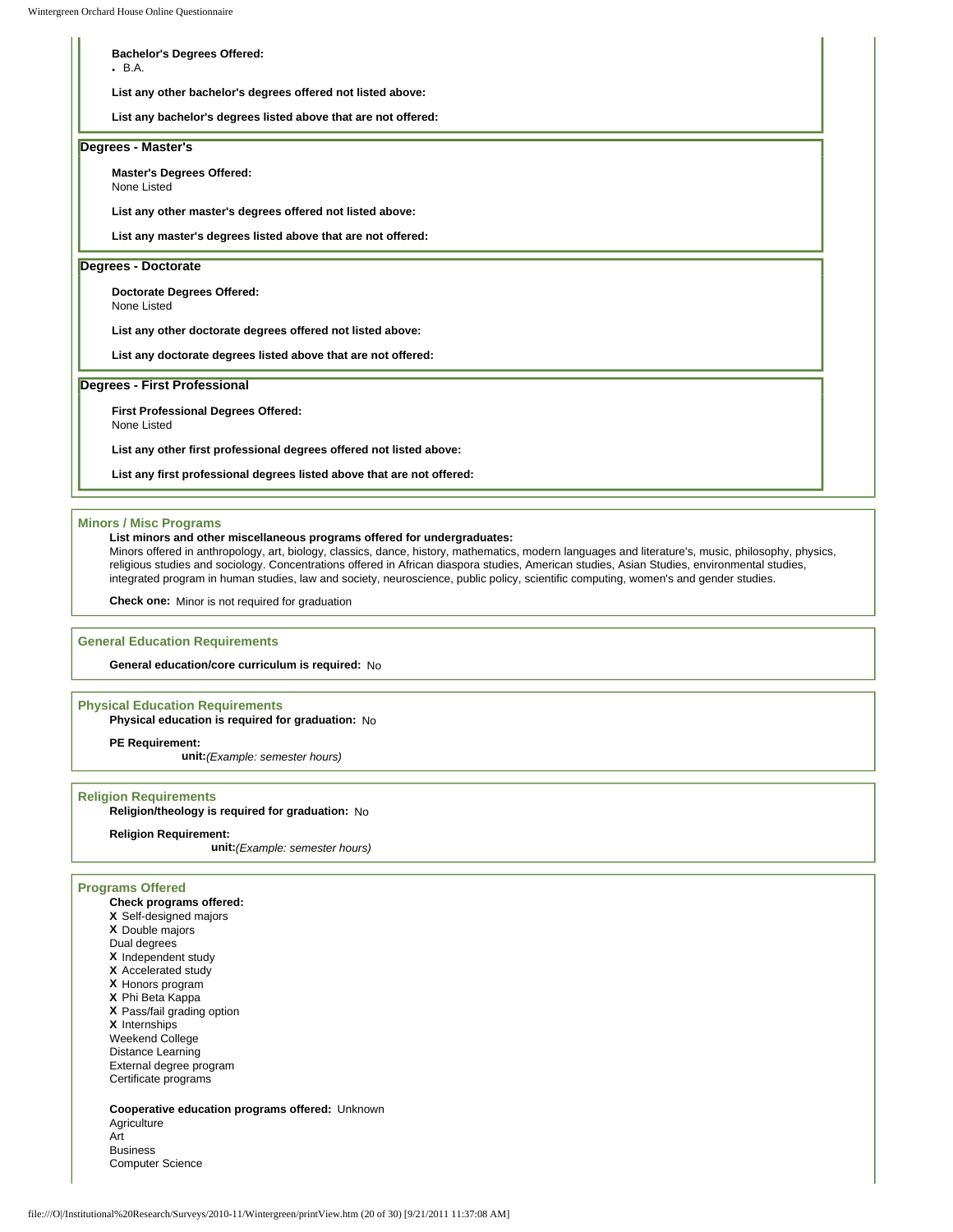Education Engineering Health Professions Home Economics **Humanities** Natural Science Social/Behavioral Science **Technologies** Vocational Arts **Other** 

#### **Education certifications offered:** Unknown

Early Childhood Elementary Middle/Junior High Secondary Special Education Vo-tech Adult Education Bilingual/bicultural

**Number of specific subject areas with education certification:**

**Graduate schools/programs offered:** No

**Qualified undergraduate students may take graduate-level classes:** No

#### **Check pre-professional programs that are designed**

**specifically as preparation for graduate study: X** Pre-law **X** Pre-medicine **X** Pre-veterinary science Pre-pharmacy **X** Pre-dentistry **X** Pre-theology Pre-optometry **X** Other Business, education, architecture, clinical psychology, engineering, health care professions, library and information science, and social work

#### **Programs Offered (cont)**

#### **2-2 Programs:**

#### **3-1 Programs:**

#### **3-2 Programs:**

3•2 education program with Bank Street Coll of Education; engineering programs with Case Western Reserve University, Rensselear Polytechnic Institute, and Washington University; environmental studies program with Duke University.

#### **List consortium(s) with which your institution has membership:**

Member of Five Colleges of Ohio.

#### **Check domestic off-campus semester-away study programs:**

Los Angeles Film Studies Center **X** Oak Ridge Science Semester (TN) Washington Center Program AuSable Institute of Environmental Studies Program (MI) **X** Newberry Library Program (IL) **X** New York Arts Program New York Studies Program (AICAD **X** Washington Semester (American University) UN Semester **X** Sea Semester American Studies Program (Washington, D.C.) **X** Other Please see: http://www.kenyon.edu/x9708.xml for other domestic programs.

#### **List schools with which domestic exchange programs are offered:**

**List all countries in which study abroad is offered.** 

**Alpha order, comma separated:** 

See our Center for Global Engagement at http://www.kenyon.edu/x10520.xml for a list of countries and programs

**List any additional special or unique academic programs not yet noted:**  See our Center for Global Engagement at http://www.kenyon.edu/x10520.xml for a list of all programs

# **W: Computers/Facilities/Services [\(edit\)](http://survey.wgoh.com/secure/sectionWView.htm)**

**Computer Requirements Every student required to take a computer course:** No **Every student required to lease/own a computer:** No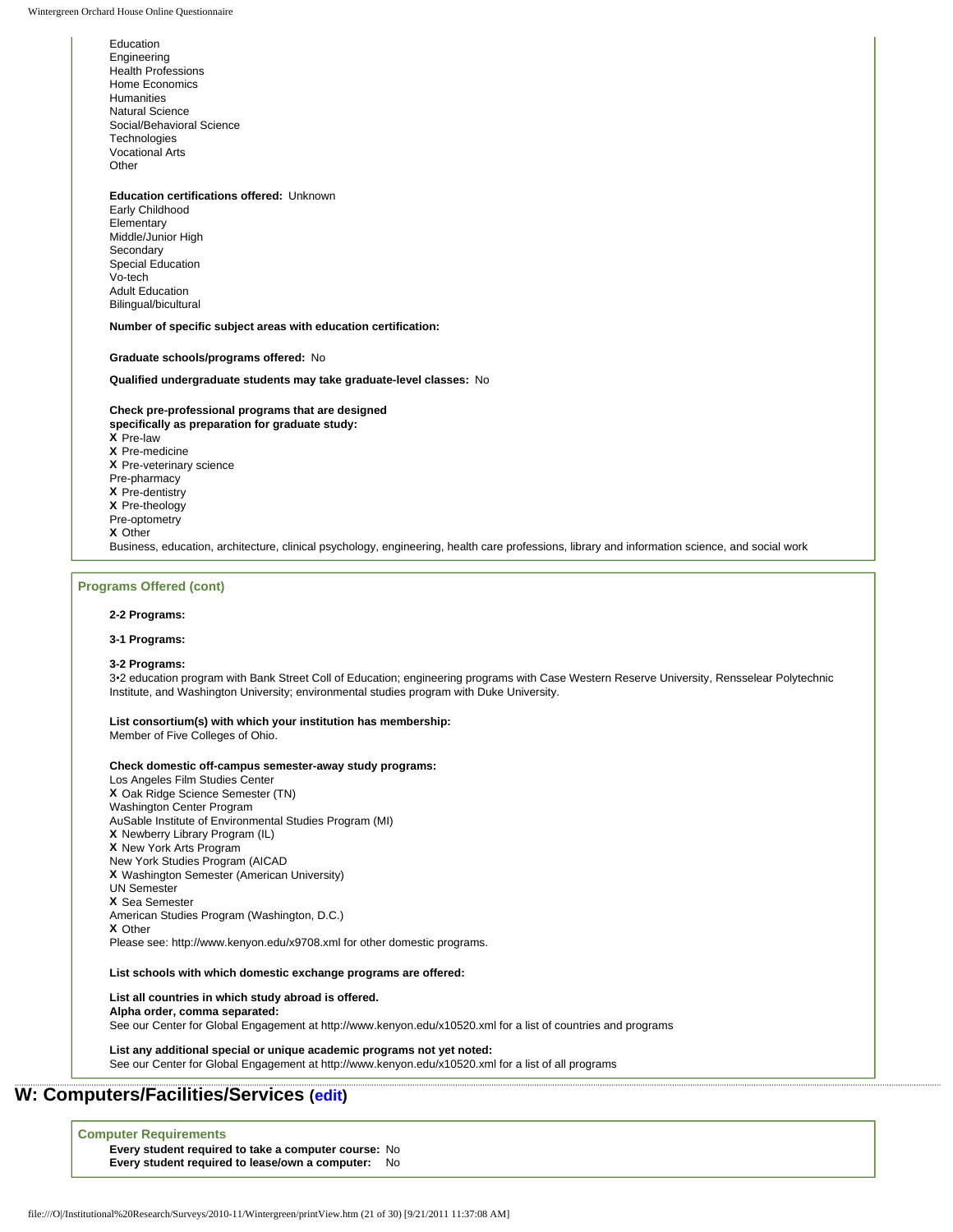#### **Computer/Network Access**

**Total number of microcomputers available to all students:** 450

**School provides Internet access to all students:** Yes **School provides E-mail services/accounts to all students:** Yes

**Computer equipment/network access for students provided in: X** Residence halls **X** Library **X** Computer Center/Labs

Student Center

### **Other computer facilities/services:**

Wireless network in 99% of buildings and 50% of outdoors

### **Library**

**School has a library on campus:** Yes

**Library Officer**<br>**Name:** Ror **Name:** Ronald K. Griggs<br> **Title:** Vice President. Li **Title:** Vice President, Library and Information Services

**E-mail:** griggs@kenyon.edu

#### **Number of Titles in Library:**

| 1.025.054 |
|-----------|
| 10.345    |
| 148.943   |
| 157,280   |
| 102.698   |
|           |

**School is member of library consortium(s):** Yes

#### **Additional library facilities/collections:**

Member of Five Colleges of Ohio consortium.

#### **Other Facilities**

#### **Museums and other special academic buildings/equipment on campus:**

Art gallery, music center, student art gallery and art space, theater, observatory, environmental center, science center, fitness/recreation/athletic center, art history building (under construction for Fall, 2011, studio art building (under construction).

# **X: Academic Experience [\(edit\)](http://survey.wgoh.com/secure/sectionXView.htm)**

**Please modify this section to represent the data for 2010-11 academic year:** 

**When will current graduation rate figures be available?** 05/25/2010

**Information for [X1] through [X8] shown for academic year beginning Fall:** 2004

| <b>CDS Graduation Rate</b>                                                                         |                |
|----------------------------------------------------------------------------------------------------|----------------|
| X1: CDS-B4: Total number of all first-time, full-time bachelor's (or equivalent) degree-seeking    |                |
| undergraduate students who entered in fall 2004 (include those who entered during preceding        |                |
| summer terms):                                                                                     | 468            |
| X2: CDS-B5: Of the number in [X1], how many did not persist and did not graduate for the following |                |
| reasons: deceased, permanently disabled, armed forces, foreign aid service of the federal          |                |
| government, or official church missions:                                                           |                |
| X3: CDS-B6: CDS-B6: Subtract question [X2] from [X1]:                                              | 467            |
| X4: CDS-B7: Number of [X1] that completed the program in four years or less (by August 31, 2008):  | 396            |
| X5: CDS-B8: Number of [X1] that completed the program in more than four years but in five years or |                |
| less (after August 31, 2008 and by August 31, 2009):                                               | $\overline{2}$ |
| X6: CDS-B9: Number of [X1] that completed the program in more than five years but in six years or  |                |
| less (after August 31, 2009 and by August 31, 2010):                                               | 2              |
| X7: CDS-B10: Add questions [X4], [X5], and [X6]:                                                   | 400            |
| X8: Six-year graduation rate for 2004 (divide [X7] by [X3]): 86 %                                  |                |
| <b>Freshman Statistics</b>                                                                         |                |
| Percentage of first-year, full-time, degree-seeking students                                       |                |
| who entered in Fall 2009 and returned to your institution in Fall 2010: 92 %                       |                |
| Average GPA of freshmen after completion of first-year: 3.2<br>on a 4.0 scale.                     |                |
| <b>Enrollment by Majors</b>                                                                        |                |
| List specific majors (not CIP categories, concentrations, divisions, areas or double majors)       |                |
| with HIGHEST enrollment among 2010 bachelor's degree recipients:                                   |                |
| English                                                                                            |                |
| economics                                                                                          |                |
| psychology                                                                                         |                |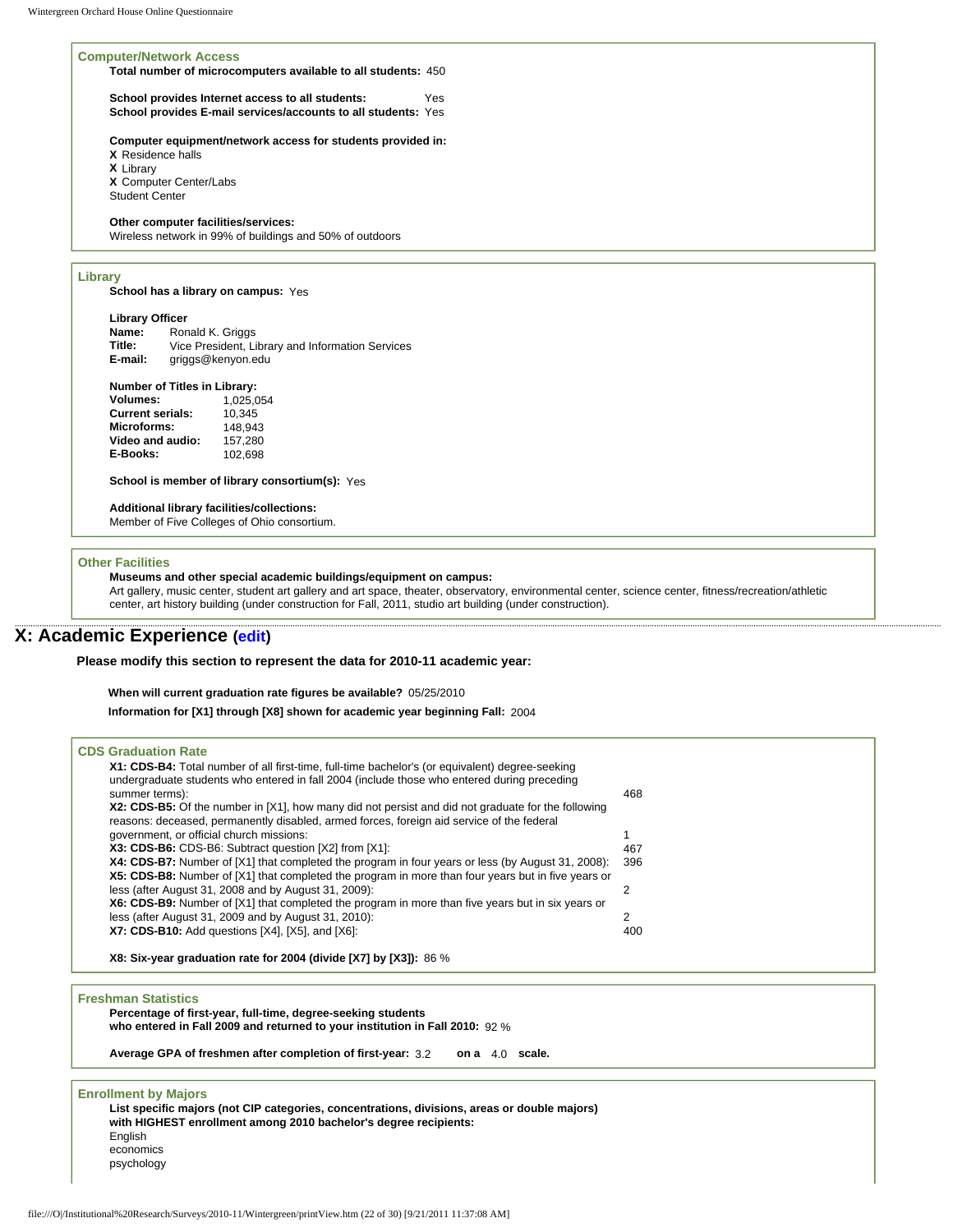**List specific majors (not CIP categories, concentrations, divisions, areas or double majors) with LOWEST enrollment among 2010 bachelor's degree recipients:** women & gender studies biochemistry dance

| <b>Enrollment by CIP Categories</b>                                                       |               |
|-------------------------------------------------------------------------------------------|---------------|
| List percentages of bachelor's degrees awarded in the following CIP categories:           |               |
| Agriculture (CIP 1, 2):                                                                   | $\frac{0}{0}$ |
| Architecture (CIP 4):                                                                     | %             |
| Area/ethnic studies (CIP 5):                                                              | %             |
| Biological/life sciences (CIP 26):                                                        | 7%            |
| Business/marketing (CIP 8, 52):                                                           | %             |
| Communication technologies (CIP 9.10):                                                    | %             |
| Computer/information sciences (CIP 11):                                                   | %             |
| Education (CIP 13):                                                                       | $\%$          |
| Engineering (CIP 14,15):                                                                  | %             |
| English (CIP 23):                                                                         | 13 %          |
| Foreign languages/literature (CIP 16):                                                    | 8%            |
| Health professions/related sciences (CIP 51):                                             | %             |
| Family and consumer sciences/human sciences (CIP 19.20):                                  | %             |
| Interdisciplinary studies (CIP 30):                                                       | %             |
| Law/legal studies (CIP 22):                                                               | %             |
| Liberal arts/general studies (CIP 24):                                                    | %             |
| Library science (CIP 25):                                                                 | %             |
| Mathematics/Statistics (CIP 27):                                                          | 3%            |
| Military science/military technologies (CIP 28, 29):                                      | $\%$          |
| Natural resources/environmental science (CIP 3):                                          | %             |
| Parks/recreation (CIP 31):                                                                | %             |
| Personal/miscellaneous services (CIP 12):                                                 | %             |
| Philosophy and religious studies (CIP 38,39):                                             | 5 %           |
| Physical sciences (CIP 40, 41):                                                           | 3%            |
| Security/homeland security/law enforcement/firefighting/protective services (CIP 43, 44): | 0%            |
| Psychology (CIP 42):                                                                      | 8%            |
| Social sciences/history (CIP 45):                                                         | 38 %          |
| Construction trades (CIP 46, 47, 48, 49):                                                 | $0\%$         |
| Visual/performing arts (CIP 50):                                                          | 12 %          |
| Other:                                                                                    | 3%            |

#### **GPA Requirements**

**Minimum GPA required to stay off probation:**

| Freshman:<br>Sophomore: | 2.0<br>2.0 |
|-------------------------|------------|
| Junior:                 | 2.0        |
| Senior:                 | 2.0        |
|                         |            |

**Different GPA requirements for some programs:** No

**If different from above, specify minimum overall GPA that student must maintain in order to graduate:**

# **Y: Graduate Career Data [\(edit](http://survey.wgoh.com/secure/sectionYView.htm))**

#### **Academic Pursuits of Graduates**

#### **Percentage of graduates who pursue further study:**

- 18 % continue immediately
- 25 % continue within one year including those that continue immediately<br>70 % continue within 5 years including those that continue

5 years including those that continued within one year or immediately

**Of all the graduates who pursue further study, what percentage pursue further study in the following fields?**

- 13 % MBA
- 14 % Law School
- 8 % Medical School
- 3 % Dental School
- 3 % Engineering
- 3 % Theological School/Seminary
- 20 % Education
- 33 % Graduate Arts and Sciences
- 3 % Veterinary Medicine

#### **Graduate schools most often selected by recent graduates:**

Boston University, Case Western Reserve University, Columbia University, Georgetown University, Johns Hopkins University, Northwestern University, Ohio State University, Pennsylvania State University, University of Chicago, University of North Carolina, University of Pennsylvania, University of Virginia, Wake Forest University, Washington University.

#### **Career Pursuits of Graduates**

**Percentage of graduates who enter job market in field related to major:**

95 % within six months of graduation

98 % within one year of graduation including those that continue within six months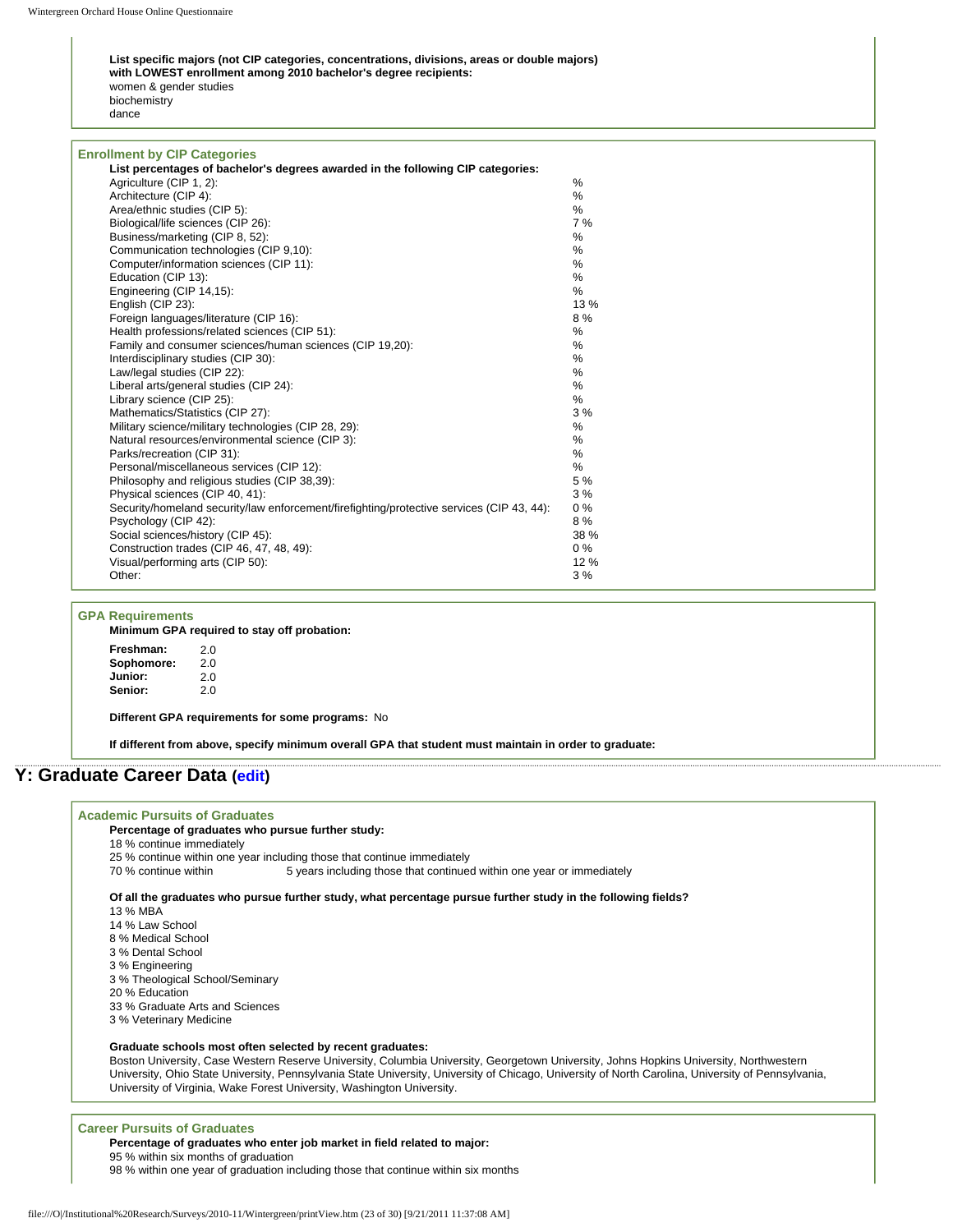99 % within two years of graduation including those that continue within six months or one year

#### **Firms that most frequently hire graduates:**

3M, AG Edwards, Abbott Labs, ABC, ABN AMRO, Accenture, Adobe Sys, Aetna, Allstate, American Airlines, American Electric Power, AmeriCorps, Ameriprise, Amgen Inc., AOL, Aon Consulting, AT&T, Bank of America, Bank of Boston, Bank of NY, Bank One, Barclays Bank, Barnes & Noble, BASES, Battelle Memorial Inst., Bear Stearns, Bloomberg, Blue Cross & Blue Shield, Booz Allen Hamilton, Boston Globe, Boston U, Brown Brothers Harriman, Bureau of National Affairs, Cambridge Group, Case Western Reserve, CBS, Chicago Public School., Children's Hospital, Christie's, Chubb & Son, Ciba Specialty Chemicals, Cincinnati Post, Cincinnati Public School, Cisco, Citibank, Citicorp, Citigroup, City of NY, City Year, Cleveland Clinic, CNN, Coca-Cola, Colgate U, College of William & Mary, Columbia U, Columbus Acad., Cornell U.Medical College, Corning, Corporate Executive Board, Dartmouth Medical School., Davidson College, Dayton Power & Light Co., Deloitte & Touche, Delta, Denison U, Deutsche Bank, Dow Chemical, DuPont, Duke U, Eastman Kodak, Eaton Corp., Eli Lilly, Emory U, Episcopal Diocese & Churches, Ernst & Young, Estee Lauder, Exxon Mobil, Fannie Mae, FedEx, Federal Reserve Bank, Fidelity Investments, Fifth Third Bank, First Presbyterian Church, Fleet Bank, FleetBoston, Forbes Magazine., Ford Motor Co., FOX, Gap, GE, George Washington U, Georgetown U, Goldman Sachs, Grassroots Campaigns, Guidant Corp., H&R Block, Habitat for Humanity, Harvard U, Haverford Coll, Health Alliance Intl, Hewitt Associates, HBO, Houghton Mifflin, Humane Society of US, Huntington National Bank, Hyatt, IBM, Indiana U, Intel, IRS, J.P. Morgan Chase, Janney Montgomery Scott, Johns Hopkins U, Johnson & Johnson, Jones, Day, Reavis & Pogue, Kaiser Permanente, Kaplan, Kenyon College, Key Corp, KPMG, LaSalle Bank, Legal Aid, L.E.K. Consulting, Lehman Bros., Lexis Nexis, Lockheed Martin, Loyola U, Lubrizol Corp., Marsh USA Inc., MA General Hospital., Mass. Mutual Life Ins., Mayo Clinic, Mazda, McGraw Hill, McKesson, McKinsey & Company, McMaster-Carr, Mem. Sloan Kettering Cancer Ctr., Merck & Co., Merrill Lynch, MetLife, Microsoft, Monsanto, Morgan Stanley, Morningstar, Mount Sinai Medical School, MTV, NASA, National City Corp., Nationwide Ins., National Institute of Health, NBC, NCR, NERA Economic Consulting, NY Times, NYU, Newsweek, Northern Trust, Northwestern U, NPR, Ogilvy & Mather, OH AG, OH State U, Oppenheimer Capital, Oxford U Press, PBS, Peace Corps, Penn State College of Med., Penton Publishing, Pfizer, Pharmacia, Philadelphia Inquirer, Phillips Academy, Planned Parenthood, Porter Wright Morris & Arthur LLP, Portland Public School., Pricewaterhouse Coopers, Procter & Gamble, Progressive Ins., Prudential Securities, Qwest Communications, RAND, Random House, Reader's Digest, Riverside Methodist Hosp., Robert W. Baird, Rutgers U, SAIC, Smith Barney, Scholastic, Siemens, Simon & Schuster, Social Security Admin., St. Lukes Roosevelt Hosp., St. Vincent's Med. Ctr., Stanford U, State Farm Ins., State Street Bank, SUNY, Staten Island Acad., Sun Microsystems, Swarthmore College, T. Rowe Price, Teach for America, Texaco, Texas Instruments, The Nature Conservancy, The Princeton Review, Thomson Learning, TIAA-CREF, Time Warner, Tulane U, U of CA, CO, CT, FL, GA, HI, IL, KY, MD, MA, MI, MN, NC, OR, PA, TX, VA, WA, U of Cincinnati, U of Miami, U of Pittsburgh, U of Rochester, U of Toronto, U.S. Air Force, U.S. Army, U.S. Coast Guard, U.S. Dept. of Commerce, U. S. Dept. of Defense, U.S. Dept. of Energy, U.S. Dept. of Justice, U.S. Dept. of State, U.S. Dept. of the Treasury, U.S. District Court, U.S. EPA, U.S. General Acct. Office, U.S. Library of Congress, U.S. Marine Corps, U.S. Navy, U.S. Public Health Services, UBS, Unisys, United Air Lines, United Way, Vanderbilt U, Veterans Admin. Med. Ctr., Wachovia Securities, Washington & Lee U, Washington Post, Wells Fargo, Westinghouse, Witt

#### **Alumni**

#### **Institution's most prominent alumni/ae (up to three):**

E.L. Doctorow, 1952, writer (Ragtime, Loon Lake), Pulitzer Prize winner; Paul Newman, 1949, Academy Award-winning actor and philanthropist; Carl Djerassi, 1943, birth-control pill developer and writer

# **Z: Guidance Facilities/Student Services ([edit\)](http://survey.wgoh.com/secure/sectionZView.htm)**

# **Remedial Learning Services**

**Remedial learning services offered:** Reading Writing Math **X** Study skills Other

#### **Additional Services**

- **Additional services offered:**
- **X** Nonremedial tutoring
- **X** Placement service
- **X** Health service
- **X** Women's Center
- Day care

**X** Health insurance

**Other** 

#### **Counseling Services**

- **Counseling services offered: X** Minority student **Military** Veteran student Older student **X** Birth control **X** Career **X** Personal **X** Academic **X** Psychological
	- **X** Religious
	- **X** Other
- Sexuality; substance abuse

#### **Career Placement Services**

**Services available in career placement center:**

- Co-op education
- **X** Internships
- **X** Career/job search classes
- **X** Interest inventory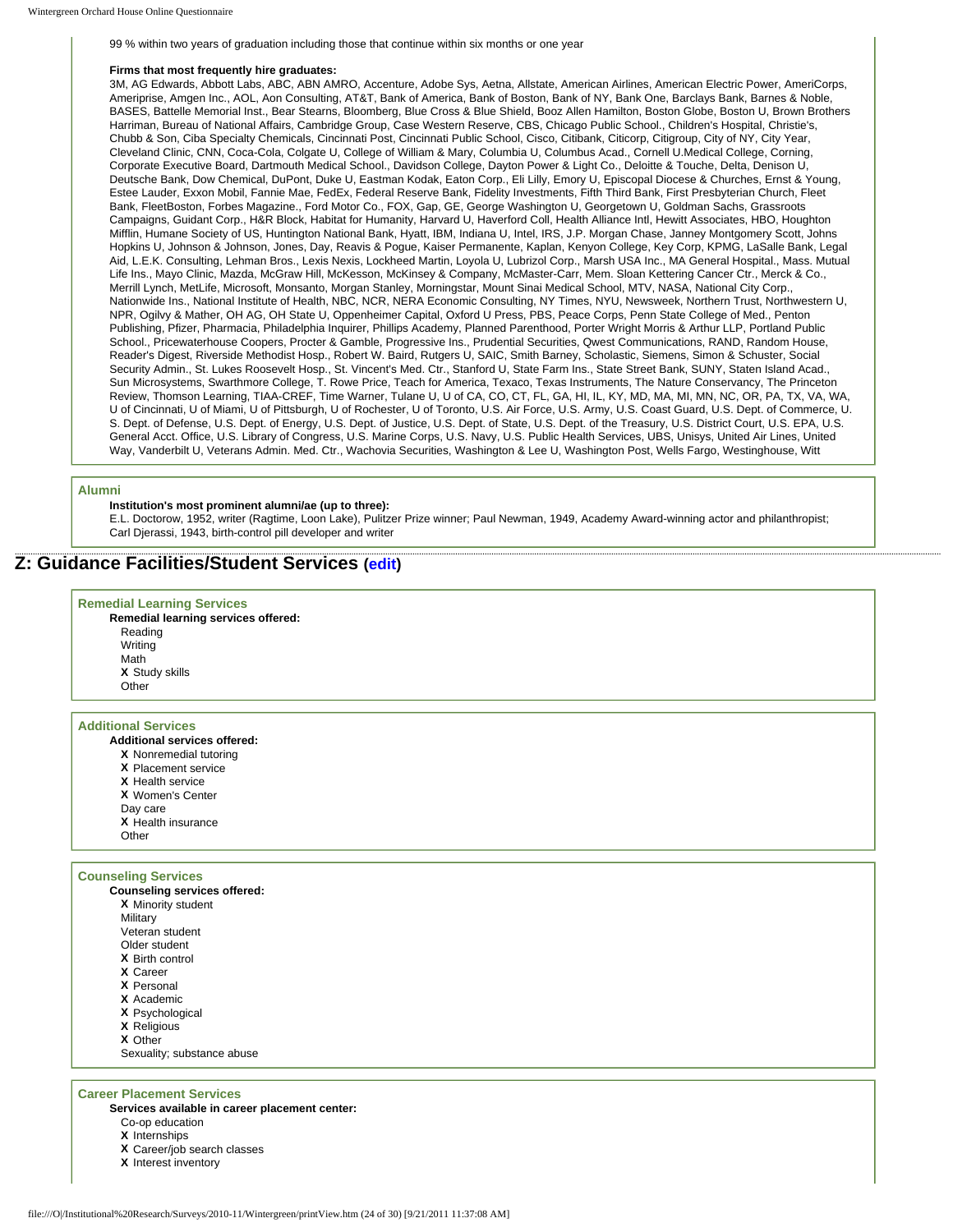#### **X** On-campus job interviews

- **X** Resume assistance
- **X** Alumni network
- **X** Interview training
- **X** Other
- job shadowing program

#### **Physically Disabled Student Services**

**Services available to physically disabled students:**

- **X** Note-taking services
- **X** Tape recorders
- **X** Tutors
- **X** Reader services
- Interpreters for hearing-impaired
- **X** Special transportation
- **X** Special housing
- **X** Adaptive equipment
- Braille services
- **X** Talking books
- Other

**Percentage of campus accessible to physically disabled students:** 45 % **OR check term that best describes accessibility:** Partially

# **AA: ROTC ([edit](http://survey.wgoh.com/secure/sectionAAView.htm))**

#### **Army ROTC**

**Army ROTC is offered:** On campus Off campus **X** Not offered

#### **Navy ROTC**

- **Navy ROTC is offered:** On campus Off campus
	- **X** Not offered

#### **Air Force ROTC**

**Air Force ROTC is offered:** On campus Off campus **X** Not offered

# **AB: Student Activities/Social Organizations ([edit\)](http://survey.wgoh.com/secure/sectionABView.htm)**

| <b>Fraternities and Sororities</b><br>Number of social fraternities on campus:<br>Percentage of men who join fraternities:<br>Number of fraternities with chapter houses: | 23%      |
|---------------------------------------------------------------------------------------------------------------------------------------------------------------------------|----------|
| Number of social sororities on campus:<br>Percentage of women who join sororities:<br>Number of sororities with chapter houses:                                           | 4<br>18% |

#### **Student Activities**

- **Check available student activities:**
	- **X** Student Government
	- **X** Student Newspaper
	- **X** Literary Magazine
	- **X** Yearbook
	- **X** Radio Station
	- Television Station

**List name/frequency of student newspapers:**  Kenyon Collegian, published weekly

#### **Honor Societies**

**Number of honor societies:** 5

### **Organizations**

**List organizations separated by commas. Please do not supply a web address or link.** 

#### **Campus-based Religious Organizations:**

Canterbury, Hillel, Koinonia Open Programming Board, Newman Club, Saturday Night Fellowship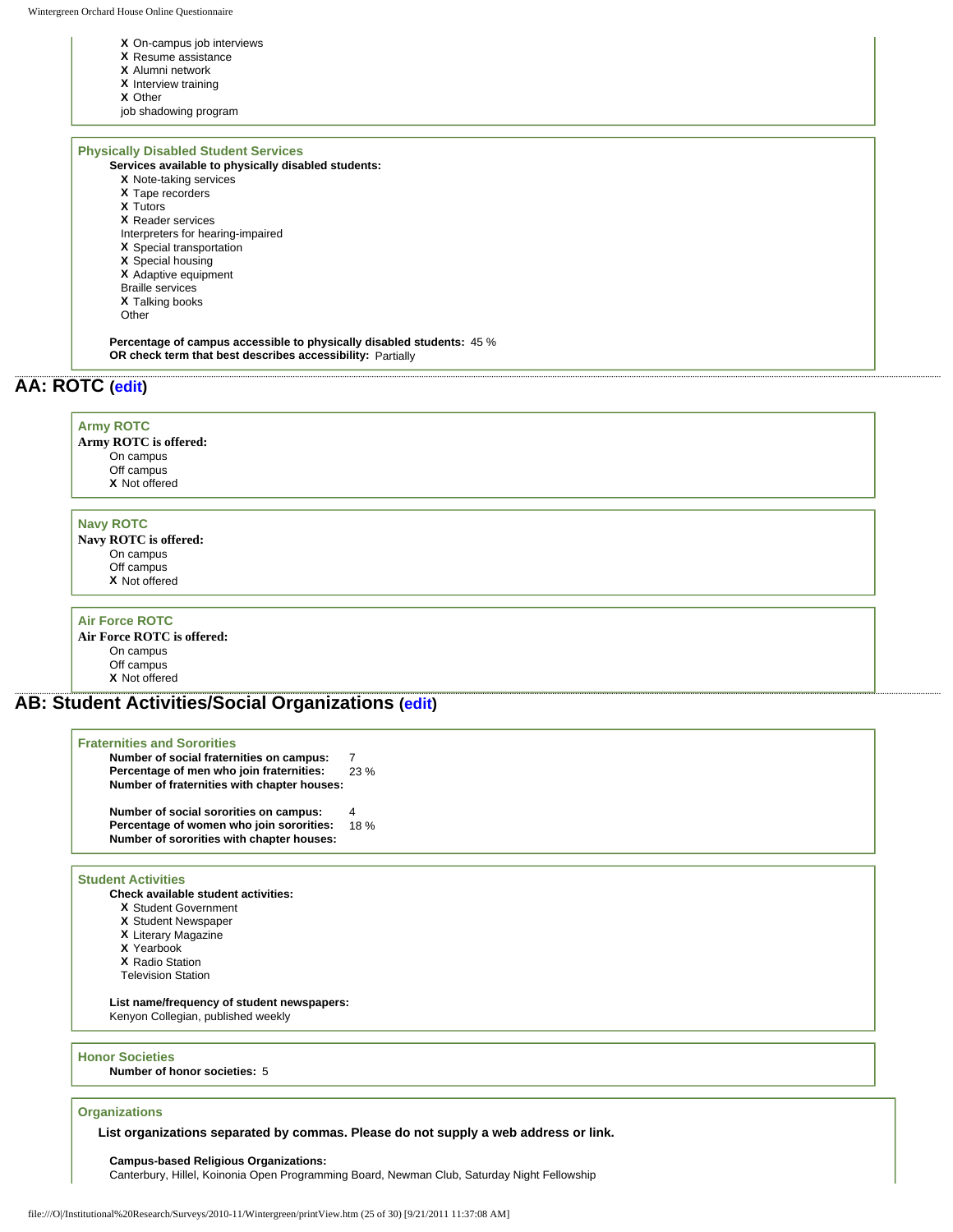#### **Minority Student Organizations:**

\* ADELANTE (Asociacion De Estudiantes Latino Americanos y de Naciones Tropicales Exoticas) \* Asian Awareness Club \* BSU (Black Student Union) \* Chinese Culture Club \* ISAK (International Students at Kenyon) \* Japan Club \* Middle East Students Association at Kenyon \* SAMOSA (South Asian

Multicultural Org for Student Awareness

#### **International Student Organizations:**

International Students, Asian Students for International Awareness, Chinese Culture Club, South Asian Multicultural Organization for Student Awareness

#### **Other student organizations, musical groups, activities, and committees:**

(group similar activities together; move from arts to humanities/social sciences to

biological/medical sciences to technology/hard sciences)

Activists United, A.D.E.P.T. (Alcohol and Drug Education Program Team), ALSO, Amnestry International, Chasers, Chess Club, Circle K, College Township Fire Department Student Auxiliary, Cooking Club, Cornerstones (music), Danswers Co-Operative, ECO (Environmental Campus Organization), Activists United, Fifty-six Percent, FLES (Foreign Language in Elementary Schools), Fools on the Hill (comedy), French Club, Friends of Hospice, GREAT (Gambier Repertory Ensemble Actors Theater), Habitat for Humanity, Allied Sexual Orientation, Horn Gallery Literary Magazine, Hotmeals, Intramural Dodgeball League, Japan Club, Jigsaw Society, Juggling Club, Mock Trial Team, K.A.C. Heads, Ballroom Dance Club, Dance Team, Kentertainment, Dance and Drama Club, Gospel Choir, Outing Club, Kenyon College Republicans, Daily Jolt, Debating Society, Democrats, Information and Support Service (KISS), APSO (Appalachian People's Service Organization), Men for Social Responsibility, NightCAPS, Student Athletes (KSA), KFS (Kenyon Film Society), Musical Theater Society, Kokosingers (music), Linguistics Club, Math Club, OAPP (Off-Campus Activities in Psychology Program), OhioACTION, Owl Creek Singers, Pealers (music), PEAS (People Endorsing Agrarian Sustainability), Persimmons literary magazine, Poets' Society, Renegade Theater, Rolla Dyer Society, Roosevelt Institution, Russian Club, Safe Drives, Bring Your Own Book (BYOB), SCL (Senior Classical League), Social Board, Squash Club, SCA Students for Creative Anachronism, Stairwells, STAND: Students Taking Action Now Darfur, Student Lectureships, Take Back the Night, Take Five, The Company, Two Drink Minimum, United Students Against Sweatshops (USAS), Archon Society, Horn Records, Sound Technicians, First Year Council, Student Council, Upperclass Committees, Libertarians, GEEK, Gaming Club.

**Total number of registered organizations:** 145

# **AC: Housing [\(edit](http://survey.wgoh.com/secure/sectionACView.htm))**

| Check types of school-owned/-operated/-affiliated housing available and                                                                                                                      |       |                    |  |
|----------------------------------------------------------------------------------------------------------------------------------------------------------------------------------------------|-------|--------------------|--|
| specify percentages of students who live in each checked type. Total should equal 100%:<br>X Coed dorms                                                                                      |       | 67 %               |  |
| X Women's dorms                                                                                                                                                                              |       | 3%                 |  |
| Men's dorms                                                                                                                                                                                  |       | 0%                 |  |
| Sorority housing                                                                                                                                                                             |       | 0%                 |  |
| X Fraternity housing                                                                                                                                                                         |       | 9%                 |  |
| X Single student apartments                                                                                                                                                                  |       | 19 %               |  |
| Married student apartments                                                                                                                                                                   |       | $0\%$              |  |
| X Special housing for disabled students                                                                                                                                                      |       | 1%                 |  |
| X Special housing for international students                                                                                                                                                 |       | $0\%$              |  |
| Cooperative housing                                                                                                                                                                          |       | 0%                 |  |
| X Other                                                                                                                                                                                      |       | 1%                 |  |
| special interest housing available within the College residence system: community service, social groups<br>substance-free, wellness, international wing, Kosher living, township fire dept. |       | <b>Check Total</b> |  |
| Percentage of all students who live in above housing:                                                                                                                                        | 98 %  |                    |  |
| Percentage of freshmen who live in above housing:                                                                                                                                            | 100 % |                    |  |
| Percentage of all students who live off-campus or commute:                                                                                                                                   | 2%    |                    |  |
| Average percentage of students on campus during weekends: 99 %                                                                                                                               |       |                    |  |
| Are students required to live in school housing:                                                                                                                                             | Yes   |                    |  |
| If Yes, then:                                                                                                                                                                                |       |                    |  |
| All unmarried students under age 21 not living near campus with relatives                                                                                                                    |       |                    |  |
| X Other                                                                                                                                                                                      |       |                    |  |
| All students must live on campus.                                                                                                                                                            |       |                    |  |
| Campus housing available to unmarried students regardless of year: Yes<br>If NO, explain:                                                                                                    |       |                    |  |
| School provides assistance in locating off-campus housing: No                                                                                                                                |       |                    |  |
| Number of housing units:                                                                                                                                                                     |       |                    |  |
| Housing units should include houses, apartments, dorm rooms,                                                                                                                                 |       |                    |  |
| etc. Do not total up the number of buildings or number of rooms (e.                                                                                                                          |       |                    |  |
| g., include the number of apartment units, but do not total up the                                                                                                                           |       |                    |  |
| number of rooms within each apartment).                                                                                                                                                      |       |                    |  |
| Number of students housing can accommodate:                                                                                                                                                  | 1,657 |                    |  |
| AD: Regulations (edit)                                                                                                                                                                       |       |                    |  |
|                                                                                                                                                                                              |       |                    |  |
|                                                                                                                                                                                              |       |                    |  |
| <b>Car Policy</b><br>All students may have cars on campus: Yes                                                                                                                               |       |                    |  |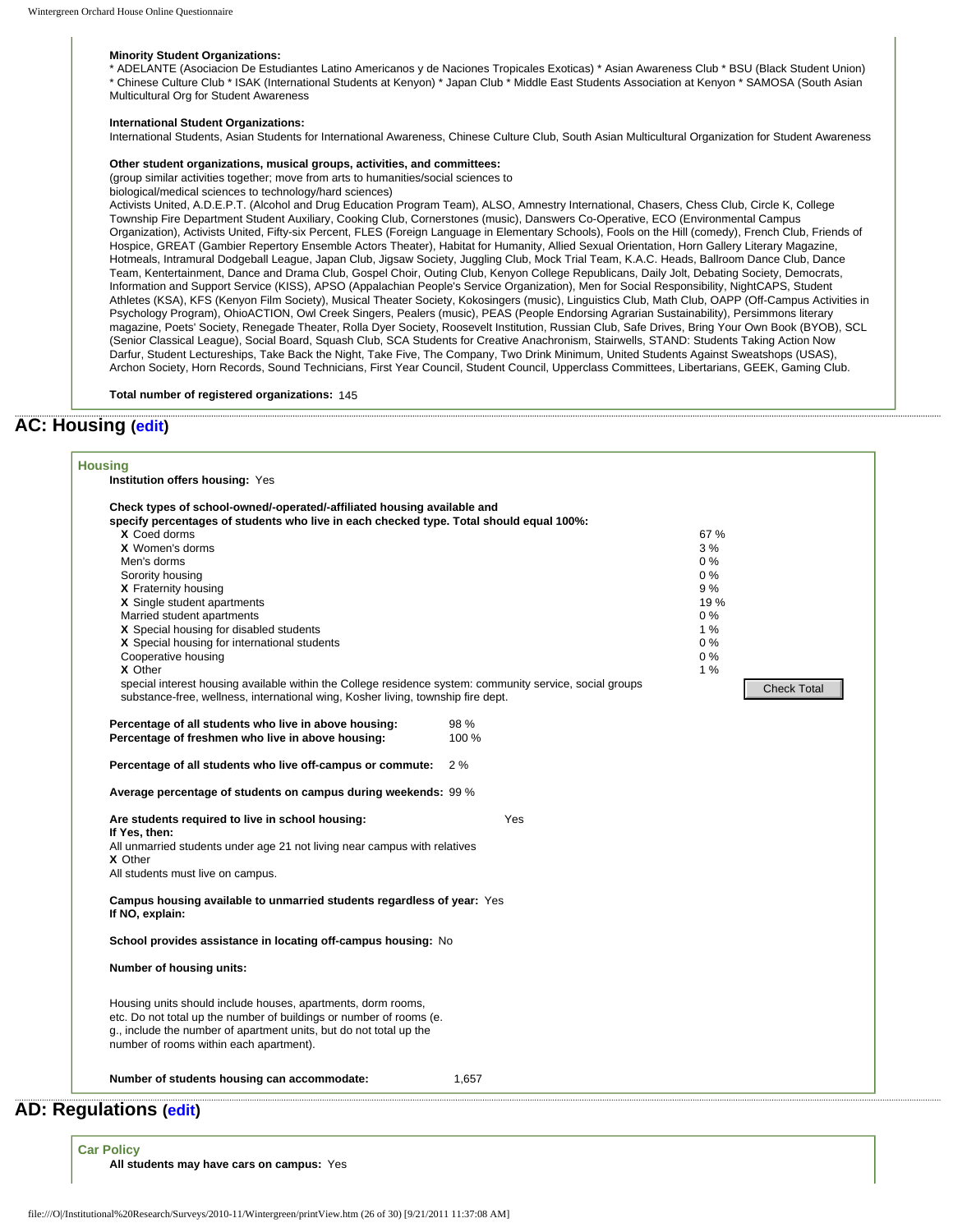#### **If NO, explain:**

**Percentage of all students who have cars on campus:**50 %

#### **Alcohol Policy**

**Alcohol is permitted on campus to students of legal age:** Yes **If YES, are there additional restrictions that apply?** Yes

#### **Other Policies**

**Check applicable policies:** Permission required for student marriages Class attendance mandatory **X** Class attendance policies set by individual instructors Dress/hair code Honor code **X** Hazing prohibited **X** Smoking prohibited **X** Other Academic honesty code. Firearms prohibited.

#### **Attendance Policies**

**Check the following for which attendance is mandatory: Chapel** Assemblies Convocations **X** None of these **How often must students attend? Other mandatory:** 

### **AE: Environment/Transportation [\(edit](http://survey.wgoh.com/secure/sectionAEView.htm))**

#### **Location**

**Region of country from which majority of U.S. students come:** Midwest

**Campus Size:** 1,200 acres

**Check one:** Campus is within one mile of city/town

**Location/Environment:** In or near a rural community (pop. under 5,000)

**Description of location/transportation:** 

Include campus size, location, proximity to larger city (if applicable), location of branch campuses,

transportation area is served by (air, bus, train), and whether public transportation serves the campus.

1,200-acre campus in Gambier (population: 2,015), 45 miles from Columbus. Major airport and bus serve Columbus; train serves Cleveland (115 miles). School operates transportation to Mt. Vernon and Columbus.

#### **Nearest City**

**City/town school is located in/near:** Gambier, OH **Population:**2,000

**Closest major city to school (if different from above):** Columbus, OH **Population:**1,600,000 **Distance:**45 miles

**Nearest city with major airport:** Columbus, OH **Distance:**45 miles **Nearest city with other airport:** Cleveland, OH **Distance:**90 miles **Nearest city with train service:** Cleveland, OH **Distance:**90 miles **Nearest city with bus service:** Columbus, OH **Distance:**45 miles

#### **Transportation Services**

**Public transportation serves campus:** No

**College/university operates transportation to:**

Local shuttles go to Mount Vernon, OH. Shuttles also go to Columbus, OH for a fee.

**Satellite Campuses**

**Locations of branch/satellite campuses:**

# **AF: Calendar [\(edit](http://survey.wgoh.com/secure/sectionAFView.htm))**

**Please modify this section to represent the data for the 2011-12 academic year:**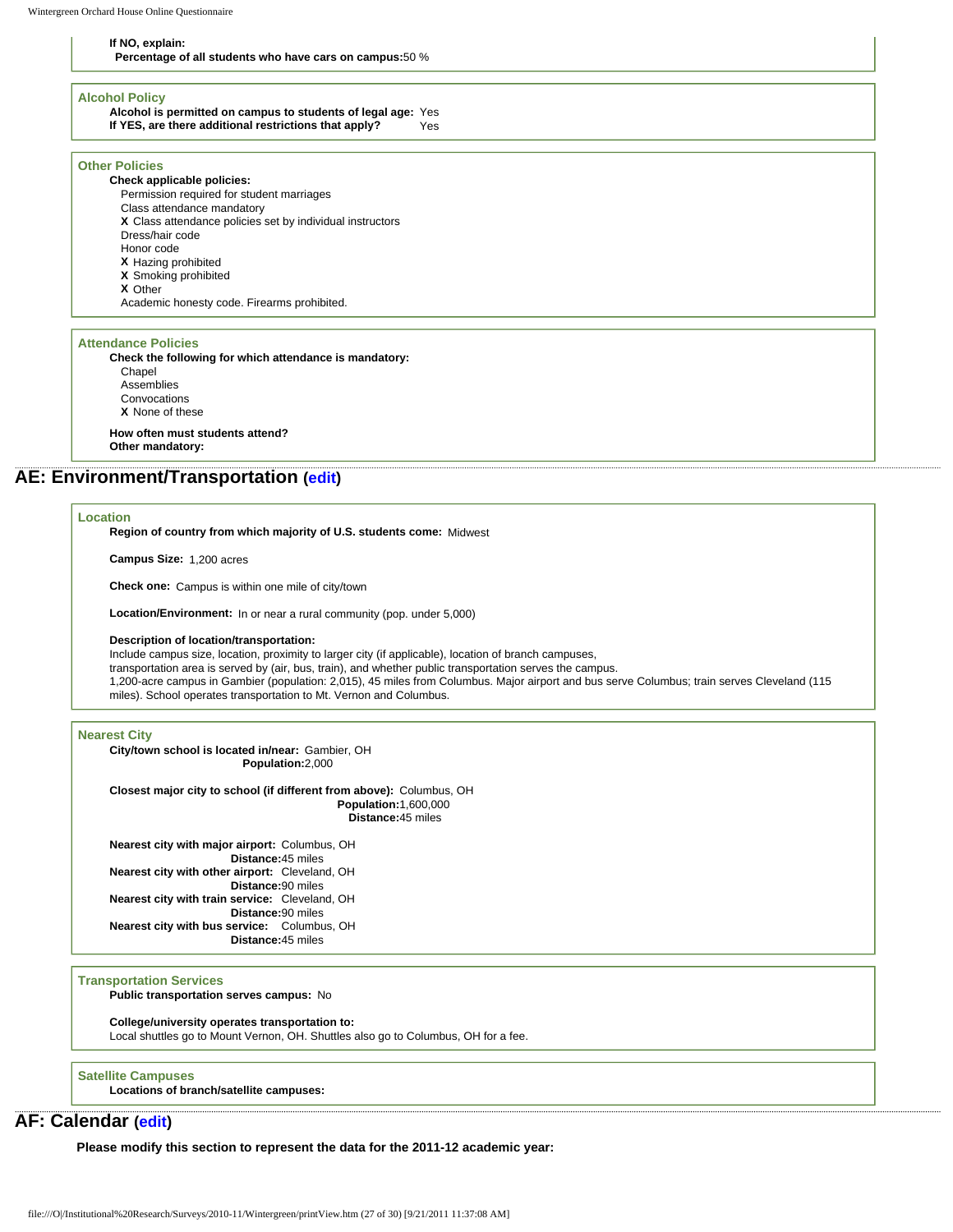**Information shown for academic year beginning Fall:** 2010

| <b>Academic Calendar System:</b>                                                              |
|-----------------------------------------------------------------------------------------------|
| (include summer terms only if they are part of a typical full-time student's course of study) |
| Semester system (two terms comprise academic year)                                            |
| Semester/term beginning dates for 2011-12 academic year:                                      |
| in late August and mid-January.                                                               |
| Number and length of summer sessions:                                                         |
| Month(s) in which new student orientation is held:                                            |
| Orientation for new students held in August.                                                  |

Although we realize the difficulty of trying to fit the multiple characteristics of your entering students into an arbitrary system, we would appreciate your use of the self-rating, composite chart below to calculate your institution's approximate entrance profile. To find the profile number, carefully read the chart below and select the column that most closely describes the average entrance profile of freshmen students at your institution.

| <b>Self Ranking Profile Number</b>     |             |             |                |             |                 |  |
|----------------------------------------|-------------|-------------|----------------|-------------|-----------------|--|
| <b>Self-Ranking Profile Number:</b>    |             |             |                |             |                 |  |
| <b>Class Rank:</b>                     |             |             |                | 4           | 5               |  |
| GPA:                                   | Top 20%     | Top 40%     | <b>Top 50%</b> | Top 60%     | Not in top      |  |
| SAT:<br>ACT:                           | $B+$ to $A$ | $B$ to $B+$ | $B$ - to $B$   | $C$ to $B-$ | 60%             |  |
| <b>Percentage Applicants Accepted:</b> | 1300-1600   | 1220-1299   | 1070-1219      | 910-1069    | C or below      |  |
|                                        | 29          | 27-28       | $23 - 26$      | 19-22       | Below 910       |  |
|                                        | 40% or less | 40-60% or   | 60-75% or      | 75-90% or   | Below 19        |  |
|                                        |             | less        | less           | less        | <b>Over 90%</b> |  |

# **AH: Athletic Information ([edit](http://survey.wgoh.com/secure/sectionAHView.htm))**

**School has an athletic program:** Yes

| <b>Intercollegiate Varsity Sports - MEN</b> |                     |                 |                       |
|---------------------------------------------|---------------------|-----------------|-----------------------|
|                                             | <b>Scholarships</b> | <b>NCAA</b>     | Other                 |
| <b>Sport Offered</b>                        | Avail               | <b>Division</b> | <b>Athletic Assoc</b> |
| baseball (bar)                              | no                  | Ш               |                       |
| basketball (bas)                            | no                  | III             |                       |
| cross-country (cro)                         | no                  | Ш               |                       |
| football (foo)                              | no                  | III             |                       |
| golf (gol)                                  | no                  | Ш               |                       |
| lacrosse (lac)                              | no                  | III             |                       |
| soccer (soc)                                | no                  | Ш               |                       |
| swimming (swi)                              | no                  | III             |                       |
| tennis (ten)                                | no                  | Ш               |                       |
| track and field (indoor) (tri)              | no                  | III             |                       |
| track and field (outdoor) (tro)             | no                  | Ш               |                       |

| <b>Intercollegiate Varsity Sports - WOMEN</b> |                     |             |                         |
|-----------------------------------------------|---------------------|-------------|-------------------------|
|                                               | <b>Scholarships</b> | <b>NCAA</b> | Other                   |
| <b>Sport Offered</b>                          | Avail               |             | Division Athletic Assoc |
| basketball (bas)                              | no                  | Ш           |                         |
| cross-country (cro)                           | no                  | Ш           |                         |
| field hockey (fih)                            | no                  | Ш           |                         |
| lacrosse (lac)                                | no                  | Ш           |                         |
| soccer (soc)                                  | no                  | Ш           |                         |
| softball (sof)                                | no                  | Ш           |                         |
| swimming (swi)                                | no                  | Ш           |                         |
| tennis (ten)                                  | no                  | Ш           |                         |
| track and field (indoor) (tri)                | no                  | Ш           |                         |
| track and field (outdoor) (tro)               | no                  | Ш           |                         |
| volleyball (vol)                              | no                  | Ш           |                         |

**Athletic Director (Men's Director) Name:** Peter Smith **Title:** Director of Athletics, Fitness and Recreation **E-mail:** smithp@kenyon.edu

**Women's Atheltic Director**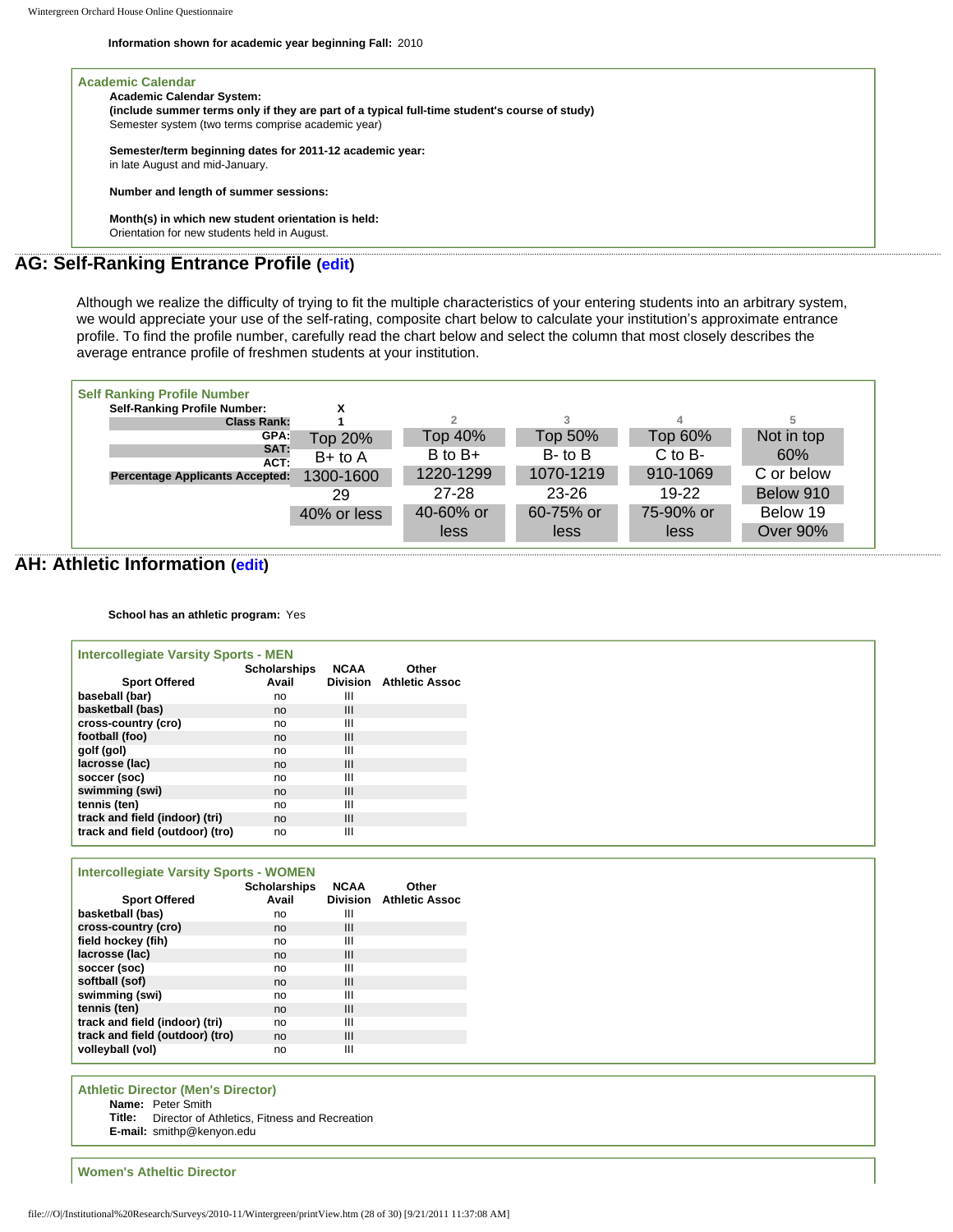**Name:** Suzanne Helfant

**Title:** Senior Woman's Administrator

**E-mail:** helfants@kenyon.edu

#### **Participation**

### **Percentage of students who participate in:**

**varsity and/or club intercollegiate sports:** 25 % **intramural and/or recreational sports:** 55 %

### **Athletic Conference Memberships**

North Coast Athletic Conference (Division III)

#### **Athletic Facilities**

**Facilities available to students (include off-campus facilities)** 

Do not use formal names (Example: football field, NOT John Doe Memorial Field)

athletic fields, new \$70 million fitness and recreation center, squash and racquetball courts, tennis courts, swimming pool, volleyball arena

#### **Intramural/Recreational Sports**

#### **Intramural/recreational sports (include sports clubs, i.e. mountain bike club)**

(alphabetical order, lower case, comma delimited)

basketball, flag football, floor hockey, racquetball, soccer, softball, squash, tennis, volleyball, kickball, ultimate frisbee

#### **Club Sports**

**Club Sports for MEN (non-varsity, intercollegiate sports)**  archery, baseball, fencing, equestrian sports, martial arts, hiking, rugby, sailing, lacrosse, squash, ultimate Frisbee, rowing, juggling, quidditch

#### **Club Sports for WOMEN (non-varsity, intercollegiate sports)**

archery, baseball, fencing, equestrian sports, martial arts, hiking, rugby, sailing, squash, ultimate Frisbee, rowing, juggling, quidditch

**School Colors:** purple and white **Team Mascot:** Lords and Ladies **School Song:** 

# **AJ: Unique Qualities [\(edit](http://survey.wgoh.com/secure/sectionAJView.htm))**

#### **Unique Qualities/Programs**

**Unique qualities and programs of the school that influence students with particular abilities and interests to choose it over similar schools:**  Do not include quotation marks. Limited to 4000 characters. Kenyon College, among the nation's finest liberal-arts institutions, takes pride in exceptionally strong programs in English (Kenyon is the home of the internationally known Kenyon Review), the sciences, and drama. Student-faculty interaction, both in and out of the classroom, and community involvement are hallmarks of the Kenyon experience. Kenyon students, who come from all 50 states and many countries, enjoy an active extracurricular life, with more than 145 student organizations. Kenyon teams compete in

sports--11 each for men and women--and the swimming and diving teams are renowned for their record-breaking number of national championships. The Kenyon campus is noted for its beauty and the quality of its facilities, including a recently-built music building, \$32 million science center, \$70-million fitness/recreation/athletic center, and new art history studio art buildings (under construction).

# **AS: Social Environment ([edit\)](http://survey.wgoh.com/secure/sectionASView.htm)**

| <b>Newspaper Editor Information</b> |
|-------------------------------------|
| Name:                               |
| Title:                              |
| Phone:                              |
| E-mail: Collegian@kenyon.edu        |
|                                     |
|                                     |

#### **Social Life**

**Most popular places where students gather, both on and off campus:**  Kenyon Bookstore, Middle Ground Cafe, Village Deli, Village Inn, Gambier Grill, Olin Library, Horn Gallery, Gund Commons, Fiesta Mexicana, Peirce Hall

**Groups that have a strong presence in your school's social life (Greeks, athletes, Christian groups), though they need not be formal organizations:** 

There are a wide variety of groups too numerous to mention.

#### **Most popular social/entertainment/cultural/sports events of the school year:**

Summer Send-off, Asia History Month, Latino Hispanic Month, Chinese New Year, Global Cafe, Martin L. King Week, Concerts, dance recitals, films, lectures, plays, poetry readings, Philander's Phling (multiday mid-winter social event), Battle of the Bands, Service Fair, Community Service Day, Greek Week, Take Back The Night, Gay, Lesbian, Bisexual, Transgender Awareness Month

**General comments on the social and cultural life on campus:**